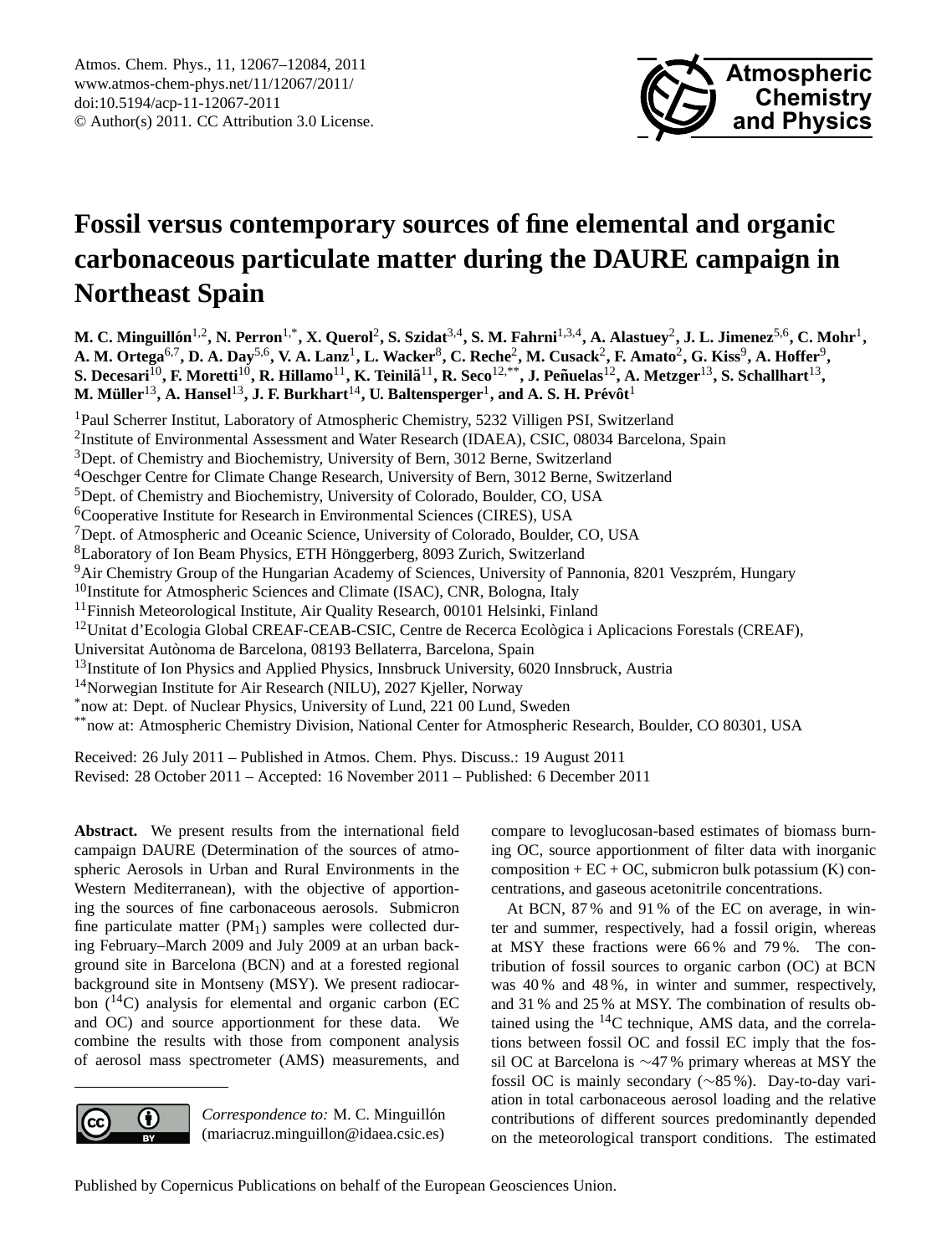biogenic secondary OC at MSY only increased by ∼40 % compared to the order-of-magnitude increase observed for biogenic volatile organic compounds (VOCs) between winter and summer, which highlights the uncertainties in the estimation of that component. Biomass burning contributions estimated using the  $^{14}$ C technique ranged from similar to slightly higher than when estimated using other techniques, and the different estimations were highly or moderately correlated. Differences can be explained by the contribution of secondary organic matter (not included in the primary biomass burning source estimates), and/or by an overestimation of the biomass burning OC contribution by the  $14$ C technique if the estimated biomass burning EC/OC ratio used for the calculations is too high for this region. Acetonitrile concentrations correlate well with the biomass burning EC determined by  $14C$ . K is a noisy tracer for biomass burning.

#### **1 Introduction**

Ambient aerosols have adverse effects on human health (e.g., Nel, 2005; Pope and Dockery, 2006; Krzyzanowski and Cohen, 2008). They also affect climate through their direct (absorption and scattering) and indirect (cloud interactions) effects on the Earth's radiative balance (Forster et al., 2007), ecosystems and crops through their deposition of acids, toxics, and nutrients (e.g., Matson et al. 2002; Grantz et al., 2003), and regional visibility (e.g., Watson, 2002).

Submicron particulate matter  $(PM_1)$ , particles with an aerodynamic diameter  $\langle 1 \mu m \rangle$  contains substantial fractions of carbonaceous aerosol (Murphy et al., 2006; Jimenez et al., 2009). Carbonaceous aerosol comprises a wide variety of organic compounds, collectively referred to as organic matter (OM), elemental carbon (EC), and carbonate mineral dust, the latter typically being negligible in submicron aerosol since it is mainly present in the coarse fraction (Sillanpää et al., 2005).

Carbonaceous aerosols are responsible for some of the adverse effects on human health produced by particles (Li et al., 2003; Mauderly and Chow, 2008). Some organic compounds are respiratory irritants (such as carbonyls and acids), carcinogens (such as polycyclic aromatic hydrocarbons (PAHs)), and toxins (Mauderly and Chow, 2008). EC induces respiratory and cardiovascular problems (Highwood and Kinnersley, 2006; and references therein) and may adsorb toxic or carcinogenic organic species which may then be absorbed into lung tissue (Gerde et al., 2001).

An accurate knowledge of the sources of EC and OM is necessary to design strategies aimed at mitigating the effects of aerosols. Known sources of carbonaceous aerosols are biomass, biofuel, and waste burning, residential heating, cooking, fossil-fuel combustion (including road traffic emissions), and biogenic emissions (Hildemann et al.,

1994; Schauer et al., 1996). Biogenic emissions contribute to primary organic aerosol (POA) and secondary organic aerosol (SOA), which is formed from biogenic gases such as isoprene and monoterpenes. Biogenic POA is dominantly in the supermicron mode while biogenic SOA is concentrated in the submicron mode (Pöschl et al., 2010).

Radiocarbon  $(^{14}C)$  analysis is a powerful tool used to help apportion the sources of carbonaceous aerosols (Currie, 2000; Szidat, 2009), due to its ability to differentiate between aerosol carbon arising from contemporary and fossil sources. In contemporary carbonaceous sources  ${}^{14}C$  is found at levels similar to those in  $CO<sub>2</sub>$  in the present-day atmosphere, or higher for sources of "stored carbon" such as wood burning. In contrast, in fossil sources, whose age greatly exceeds the half-life of  ${}^{14}C$  (5730 years),  ${}^{14}C$  has completely decayed. The radiocarbon content of a carbonaceous sample is expressed as the "fraction of modern carbon" (fM), and is referenced to the ratio  ${}^{14}C/{}^{12}C$  in atmospheric CO<sub>2</sub> in the year 1950 (Stuiver and Polach, 1977):

$$
fM = \frac{(^{14}C/^{12}C)_{sample}}{(^{14}C/^{12}C)_{AD1950}}
$$
 (1)

Values of fM range from zero for fossil sources to more than one for contemporary sources. The fM for contemporary sources exceeds unity due to the atmospheric nuclear weapon tests in the 1950s and 1960s that significantly increased the radiocarbon content of the atmosphere (Levin et al., 2010). Here we will use the term "modern carbon" only to refer to measurements relative to the 1950 standard, and the terms "contemporary" or "non-fossil," and "fossil" carbon to refer to quantities after correction of the excess bomb radiocarbon. Since EC and OC may have different sources, source apportionment of EC and OC separately (as opposed to only total carbon, TC) provides additional valuable information.

Several previous studies have reported contemporary and fossil fractions of carbonaceous aerosols in urban and rural European areas in  $PM_1$ ,  $PM_{2.5}$ ,  $PM_{10}$  and Total Suspended Particles (TSP, Table 1). In urban areas, EC was found to be 84–97 % fossil in summer or spring and 30–91 % fossil in winter or autumn, whereas the OC fraction was 28–47 % fossil in summer or spring and 32–45 % fossil in winter or autumn. In rural areas, the ranges are very wide, EC was 27–97 % fossil and OC was 9–58 % fossil in any season. In general, the fossil contribution in rural areas was usually lower than the equivalent urban area for both EC and OC. For nearly all sites, the fossil contribution was larger in EC than in OC, and it was more important in summer than in winter for EC, whereas for OC the difference between summer and winter was variable, probably due to the different influences of biogenic emissions depending on the site. Other studies in Asian areas such as the Maldives, West India and Japan reported lower fossil contributions to black carbon (BC, 31– 58 %, Table 1) and lower or similar fossil contributions to OC (6–38 %, Table 1). This is probably a consequence of the more common use of biomass burning for cooking in Asia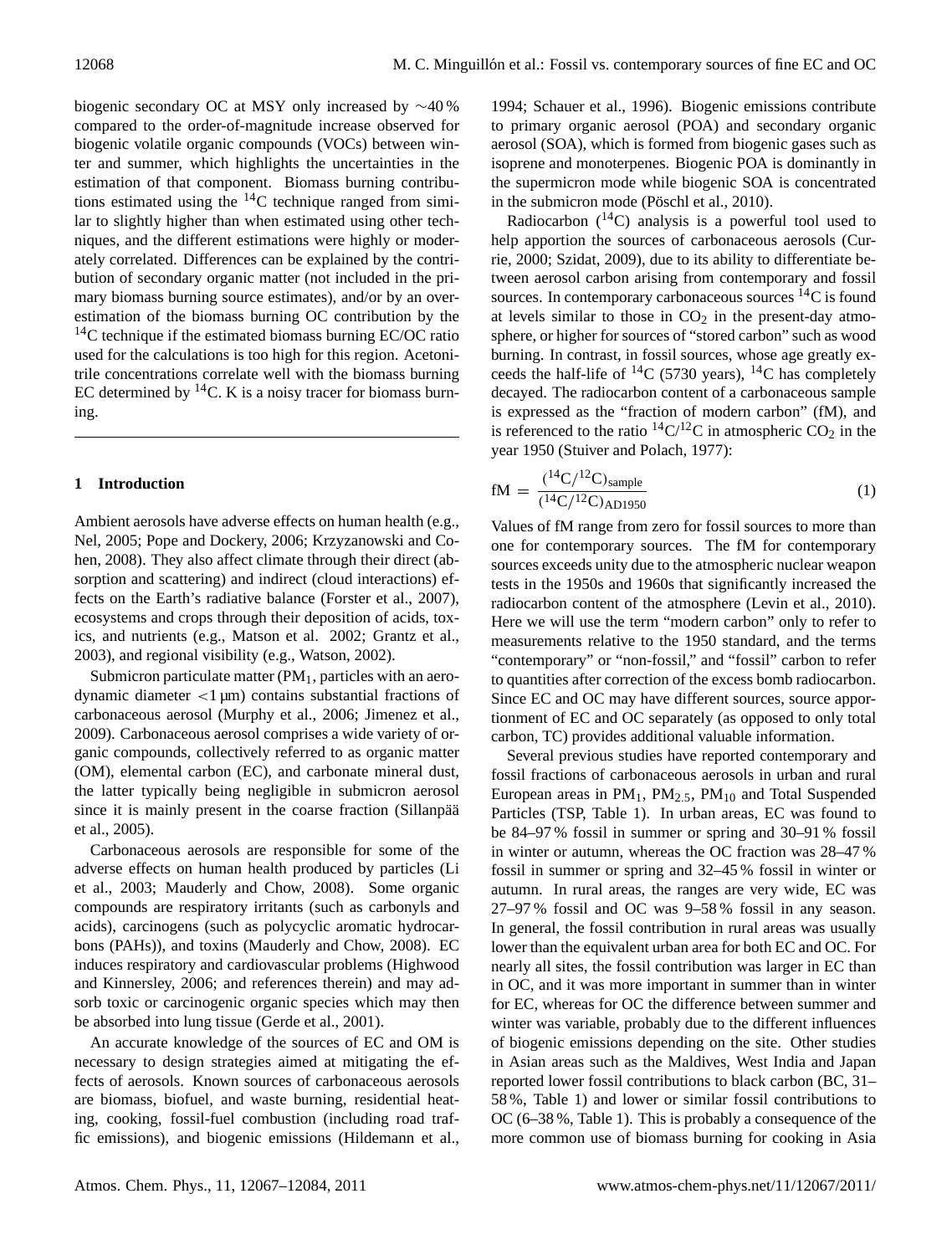with respect to Europe. Finally, in Mexico City the fossil contribution to OC was higher than that found in European or Asian areas (49–62 %), even during high-fire periods (Table 1).

The present study is part of the international field campaign DAURE (Determination of the sources of atmospheric Aerosols in Urban and Rural Environments in the Western Mediterranean) (Pandolfi et al., 2011b; Jorba et al., 2011; [http://tinyurl.com/daure09\)](http://tinyurl.com/daure09). The objective of DAURE is to study the causes of regional scale aerosol pollution episodes during winter and summer in the Western Mediterranean Basin (WMB). The WMB presents unique atmospheric dynamics regulated by complex climatic and orographic effects which control the concentration, composition and transport of PM (Millán et al., 1997). In general, in summertime, local circulation dominates the atmospheric dynamics over the WMB, enhancing the regional accumulation of pollutants and the stratification of polluted air masses (Millán et al., 1997). In winter, the inflow of clean Atlantic air masses into the WMB favors the reduction of pollution levels. However, during some periods characterized by winter anticyclonic conditions, pollution from the coast and valleys is accumulated due to thermal inversions persisting for a few days. After several days under anticyclonic conditions local upslope breezes can be driven by solar radiation pushing polluted air masses from the valley towards rural mountainous areas, thereby markedly increasing the PM levels in the rural mountainous areas (Pérez et al., 2008a; Pey et al., 2009, 2010). Specific scenarios during the campaign are described later. Together with these transport scenarios, the large emissions from the densely populated and industrialized areas, sporadic forest fires, and large shipping emissions give rise to a complex phenomenology for aerosol formation and transformation.

In this context, the present work focuses on characterizing the sources of fine carbonaceous aerosols, by using the  ${}^{14}C$ method and comparing it to results from other apportionment methods such as receptor modeling of filter PM measurements (inorganic composition, EC and OC concentrations) and Aerosol Mass Spectrometer (AMS) data, and biomass burning source estimates from levoglucosan measurements. This is the first time that these techniques have been applied simultaneously in the Mediterranean region.

#### **2 Methodology**

#### **2.1 Sampling**

Two sampling sites were selected: Barcelona (BCN), an urban background site (41°23′24" N 02°06′58" E, 80 m a.s.l.), and Montseny (MSY), a forested regional background site 50 km away from Barcelona  $(41°46'46'' N 02°21'29'' E$ , 720 m a.s.l.), which is part of the European Supersite for Atmospheric Aerosol Research (EUSAAR) network [\(http:](http://www.eusaar.net) [//www.eusaar.net\)](http://www.eusaar.net). Sampling was carried out during two different seasons: February–March 2009, called the DAURE winter campaign (DAURE-W), and July 2009, called the DAURE summer campaign (DAURE-S).

Submicron fine particulate matter  $(PM_1)$  samples were collected on quartz fiber filters (Munktell in DAURE-W and Pallflex 2500QAT-UP in DAURE-S) using DIGITEL (DH-77 in DAURE-W and DHA-80 in DAURE-S) high volume  $(30 \text{ m}^3 \text{ h}^{-1})$  samplers with a PM<sub>1</sub> impactor inlet. Sampling periods were 48 h in winter and 24 h in summer. We attempted to minimize artefacts after sampling by keeping the samples at  $-20\degree C$  after sampling and prior to analysis. With the instrumentation deployed during this study it is not possible to estimate the possible sampling artefacts, which are both positive (capture of semivolatile gases in the filter) and negative (evaporation of semivolatile particle species). For quartz filters one might rather expect positive artefacts. Those are however not expected to be very large at high OC loadings. Here we assume that the possible sampling artefacts (evaporated or condensed material) have the same fM as that of the original particle material, i.e. we assumed that the artefacts do not affect the fM results. From all samples collected, 7 samples from each site were selected from DAURE-W and 6 from DAURE-S. These 26 samples were used for  $14$ C analysis. Selection of the samples was based upon simultaneous availability of samples at both sites, preliminary results (at the time of sample selection) from AMS measurements (only winter), and the EC and OC concentrations, to investigate different atmospheric scenarios. Two blank filters were processed and analyzed following the same methodology as the collected samples and concentrations were subtracted to those found for the samples in order to calculate the ambient concentrations. All the concentrations are reported under ambient temperature and pressure conditions.

 $NO<sub>x</sub>$  concentrations were measured at both sites by conventional gas phase air pollution monitors (Thermo Scientific, Model 42i) by the Department of the Environment of the Generalitat de Catalunya.

#### **2.2 Analyses of EC and OC and intercomparison**

EC and OC concentrations were determined using the 26 samples collected for  ${}^{14}C$  analysis plus the two blank filters by a thermo-optical method with a Sunset OC/EC Field Analyzer (RT 3080, Sunset Laboratory Inc., USA), which was used off-line (Bae et al., 2004). The EUSAAR2 protocol (Cavalli et al., 2010) was used. These results will be referred to as Sunset1. Blank OC concentrations were 4–23 % (11 % on average) of the sample concentrations and blank EC concentrations were below 0.1 % of the sample concentrations. These Sunset1 concentrations of EC and OC were compared to other measurements:

**–** EC and OC concentrations measured by a different Sunset OC/EC analyzer (laboratory model) using the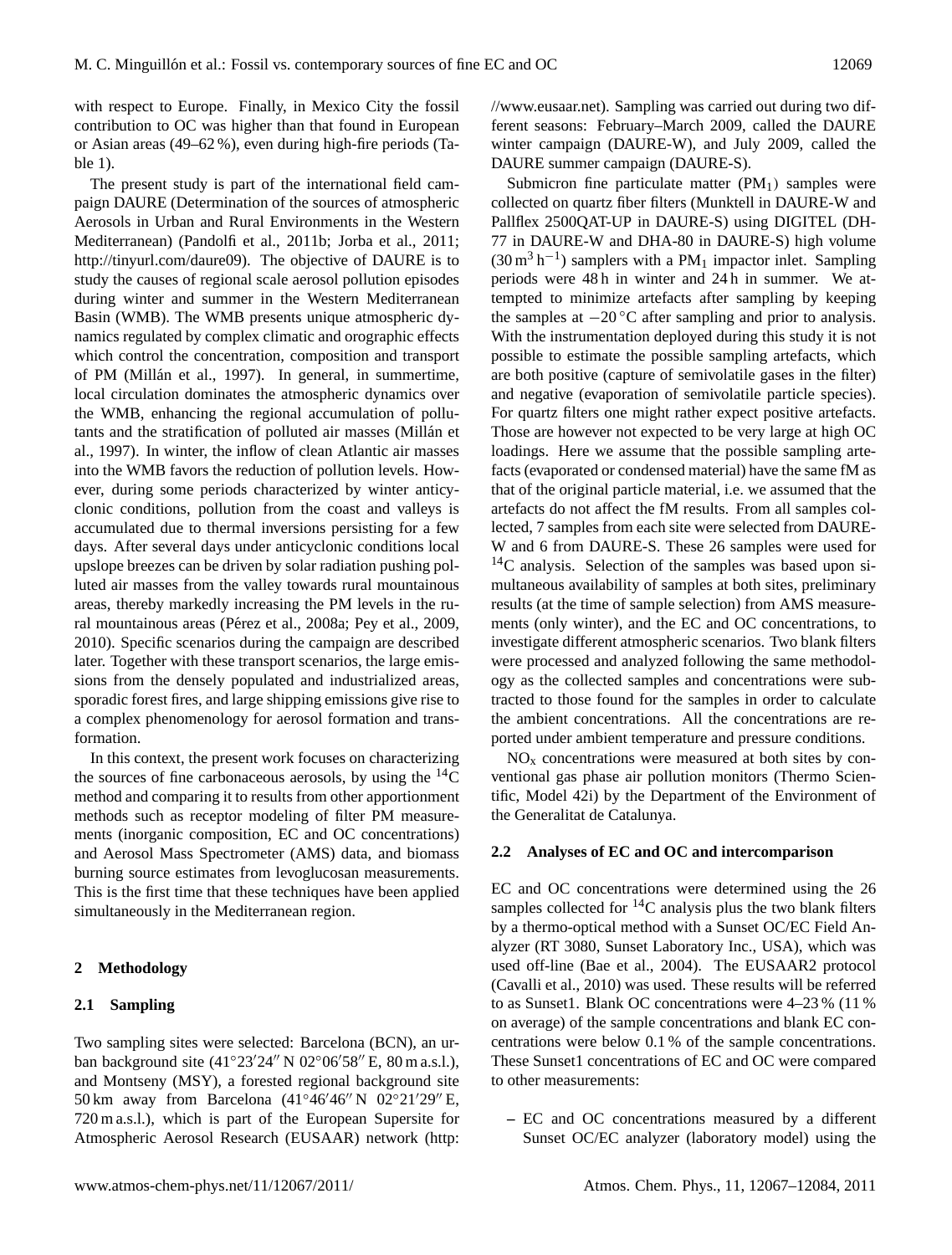EUSAAR2 protocol. In DAURE-S, the analysis was carried out on the same filters used for Sunset1. In DAURE-W, it was carried out on  $PM<sub>1</sub>$  12 h samples collected on quartz fiber filters (Munktell) using high volume  $(30 \text{ m}^3 \text{ h}^{-1})$  samplers (DIGITEL DHA-80). These results will be referred to as Sunset2.

- **–** EC and OC concentrations measured by gauge pressure in a calibrated volume during the EC and OC separation and collection for subsequent  ${}^{14}C$  analysis (Szidat et al., 2004b, see description in Sect. 2.3).
- **–** OC concentrations calculated from OM concentrations measured by AMS (method details in Aiken et al., 2008) in DAURE-W. The calculations were done using OM:OC ratios determined by high-resolution analysis of the AMS mass spectra. On average, the OM:OC ratio was 1.6 at BCN and 2.0 at MSY. The specific OM:OC ratios for different OA components were very similar: 1.29 at MSY and 1.21 at BCN for hydrocarbon-like organic aerosol (HOA); 1.52 at MSY and 1.53 at BCN for biomass burning organic aerosol (BBOA); 2.04 at MSY for oxygenated organic aerosol (OOA) and 1.61 (semivolatile OOA, SV-OOA) and 2.14 (low-volatility OOA, LV-OOA) at BCN.
- **–** EC concentrations measured by the Sunset instrument during the  $CO<sub>2</sub>$  collection for <sup>14</sup>C measurements corresponding to the third stage of the thermal program, as explained in Sect. 2.3.
- **–** Black carbon concentrations measured by a Multi Angle Absorption Photometer (MAAP) with a  $PM_{10}$  inlet. Absorption coefficients used were  $10.4 \text{ m}^2 \text{ g}^{-1}$  and  $9.2 \,\mathrm{m}^2 \,\mathrm{g}^{-1}$  for MSY and BCN, respectively (Pandolfi et al., 2011a; Reche et al., 2011)

The results are generally consistent within the uncertainties in the different measurements, especially in terms of trends, while some differences in the absolute magnitudes are apparent (Fig. S1). At BCN the bulk OC from the AMS was substantially higher than that measured by the rest of the instruments (Fig. S1), which we attribute to higher than usual uncertainties in the calibration of that instrument due to custom modifications of the ionization region. Therefore absolute concentrations of OC from different sources calculated based on these different measurements should be compared with caution, while fractional contributions should be more directly comparable. In the following, the EC and OC concentrations used are those measured by the Sunset1 instrument (using the samples collected for  $^{14}$ C analysis), unless otherwise specified. Associated error bars of EC and OC measured by Sunset1 lower than 20 % of the concentration were increased to 20 % to better reflect the uncertainty in the measurements, shown by the differences among different methods (Fig. S1) and based on round-robin tests within the EUSAAR project (EUSAAR Deliverable NA2/D10 new report).

# **2.3 Separation of carbonaceous fractions and <sup>1</sup>**4**C measurements**

The method for the separation of carbonaceous particle fractions is based on the different chemical and thermal behavior of OC and EC in the presence of oxygen gas as shown by Lavanchy et al. (1999). This separation is complicated by the fact that there is not a clear boundary between OC and EC, since OC compounds are less volatile and more optically absorptive with increasing molecular weight and functionality; and the least refractory part of EC may show similar chemical and physical behavior as high molecular weight OC. The separation method has been described in detail elsewhere (Szidat et al., 2004a). Briefly, OC is oxidized on a filter at 340 °C in a stream of pure oxygen for 10 min. Evolved  $CO<sub>2</sub>$ is trapped cryogenically, quantified manometrically in a calibrated volume, and sealed in ampoules for  ${}^{14}C$  measurement. Using this method, part of the OC pyrolyses on the filter to form refractory material (an artifact known as "charring") and is therefore not collected. This approach assumes identical fM of the measured and the neglected fraction, which was shown to be correct for "Urban Dust" in NIST reference material SRM 1649a (Szidat et al., 2004b). The uncertainty due to this loss of OC can be estimated as 0.03 (absolute value) of fM<sub>OC</sub>. This is based on an estimation of  $\sim$ 20 % of OC losses and  $fM_{EC}$  measurements with and without water extraction prior to  $CO<sub>2</sub>$  collection (Szidat et al., 2004a). Therefore, the uncertainties reported here take into account the <sup>14</sup>C measurement uncertainty (see explanation in the end of this section) and this charring uncertainty of 0.03.

Isolation of EC for accurate  ${}^{14}$ C determination targets a complete removal of OC prior to EC collection with the best possible EC recovery. Since the modern fractions of EC and OC can differ significantly (e.g. Szidat et al., 2004a, 2009), incomplete OC removal could bias the result of the fM in the EC fraction (f $M_{EC}$ ). For this study, a new method for EC collection (modified from that described by Szidat et al., 2004a) developed in our laboratory was used. A detailed description can be found in the Supplementary Material (Sect. S3 and S4, Figs. S2, S3 and S4). Briefly, water extraction is carried out prior to separation and EC collection, so that water soluble organic and inorganic compounds are removed (Szidat et al., 2004a, 2009). This minimizes a possible positive artifact due to the aforementioned OC charring during the first thermal steps (to remove OC). This charring would produce additional EC-like material, which would be combusted and collected during the EC step at  $650^{\circ}$ C. This new method includes the coupling of a Sunset instrument to the cryo-trap system (as opposed to an oven with a fixed temperature with the Szidat et al. (2004a) method), so that the thermal cycles are defined accurately (see Supp. Material). The combustion process is carried out under pure oxygen. The thermal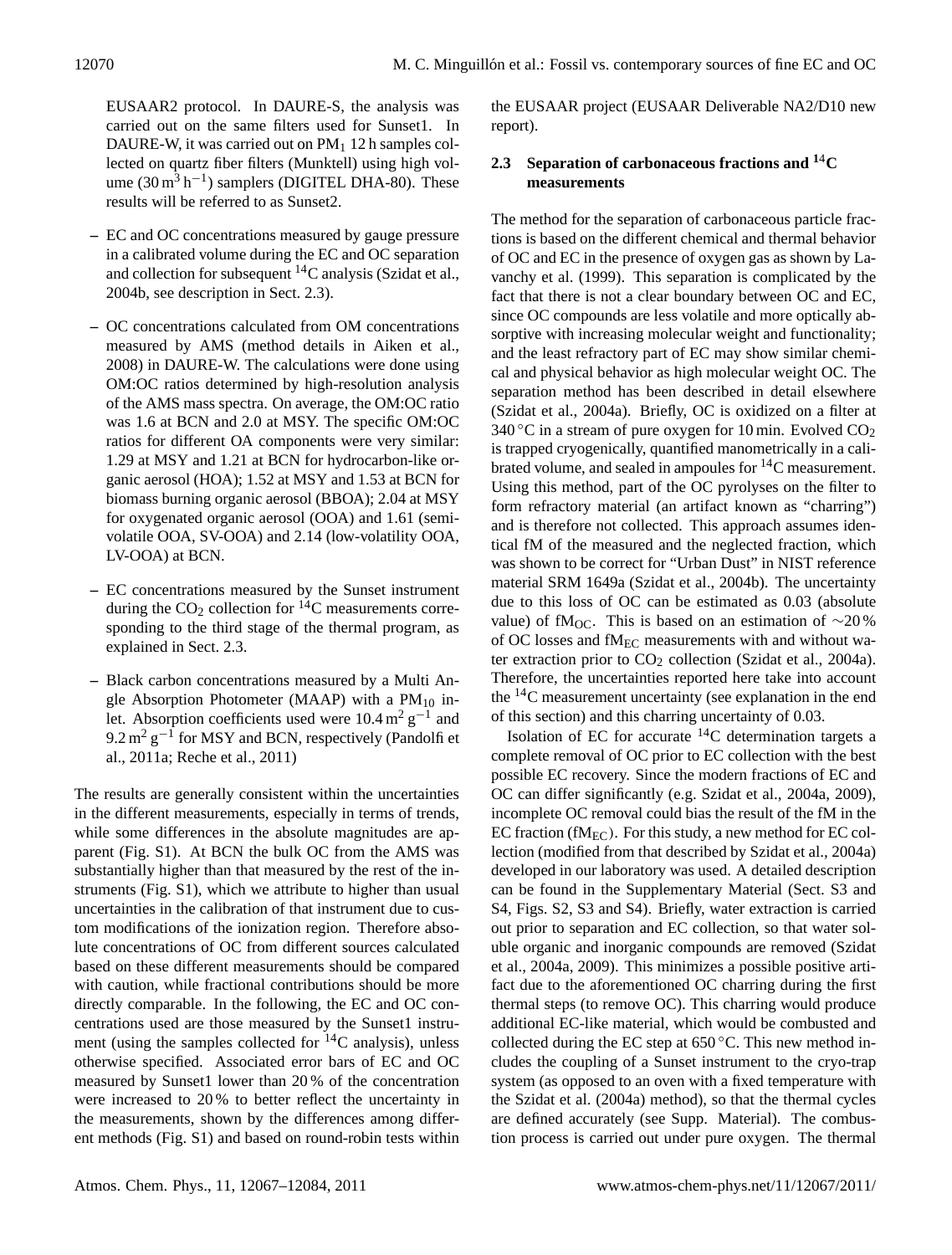| Reference               | Fraction          | Location                        | Comments                          | EC method*                     | $\operatorname{EC}$ or $\operatorname{BC}$ | <b>OC</b> | TC |
|-------------------------|-------------------|---------------------------------|-----------------------------------|--------------------------------|--------------------------------------------|-----------|----|
| Szidat et al., 2006     | $PM_{10}$         | Zurich urban                    | summer<br>winter                  | Theodore                       | 94<br>75                                   | 31<br>32  |    |
|                         |                   |                                 | spring                            |                                | 88                                         | 28        |    |
| Szidat et al., 2007     | $PM_{10}$         | <b>Alpine Valleys</b>           | winter                            | Theodore                       | $29 - 96$                                  | $9 - 28$  |    |
| Szidat et al., 2007     | $PM_1$            | <b>Alpine Valleys</b>           | spring                            | Theodore                       | $27 - 82$                                  | $9 - 58$  |    |
| Perron et al., 2010     | $PM_{10}$         | <b>Industrial Alpine Valley</b> | winter                            | Theodore                       | $53 - 82$                                  | $16 - 45$ |    |
| Szidat et al., 2009     | $PM_{10}$         | Sweden urban                    | summer                            | Theodore                       | 84-97                                      | $31 - 47$ |    |
|                         |                   |                                 | winter                            |                                | $87 - 91$                                  | $35 - 45$ |    |
| Szidat et al., 2009     | $PM_{2.5}$        | Sweden rural                    | winter                            | Theodore                       | $64 - 70$                                  | $35 - 40$ |    |
| Zencak et al., 2007     | <b>TSP</b>        | Sweden background               | winter                            | <b>BC, CTO375</b>              | 12                                         |           |    |
| Zencak et al., 2007     | <b>TSP</b>        | Sweden urban                    | winter                            | <b>BC, CTO375</b>              | 30                                         |           |    |
| Andersson et al., 2011  | <b>TSP</b>        | Sweden background               | winter                            | <b>BC, CTO375</b>              | 62                                         |           |    |
|                         |                   |                                 | autumn                            |                                | 55                                         |           |    |
| Andersson et al., 2011  | <b>TSP</b>        | Sweden urban                    | winter                            | <b>BC, CTO375</b>              | 57                                         |           |    |
|                         |                   |                                 | autumn                            |                                | 65                                         |           |    |
| Gilardoni et al., 2011  | PM <sub>2.5</sub> | Italy rural                     | year                              | None,<br>calculated indirectly | 52                                         | 22        |    |
|                         |                   |                                 | winter                            | None.                          | 17                                         | 20        |    |
| Gelencser et al., 2007  | PM <sub>2.5</sub> | Aveiro, Portugal, rural         | summer                            | calculated indirectly          | 92                                         | 17        |    |
| Gelencsér et al., 2007  | PM <sub>2.5</sub> | Puy de Dome,                    | winter                            | None.                          | 94                                         | 26        |    |
|                         |                   | France, elevated rural          | summer                            | calculated indirectly          | 97                                         | 14        |    |
| Gelencsér et al., 2007  | PM <sub>2.5</sub> | Schauinsland,                   | winter                            | None,                          | 86                                         | 15        |    |
|                         |                   | Germany, elevated rural         | summer                            | calculated indirectly          | 95                                         | 17        |    |
| Gelencsér et al., 2007  | PM <sub>2.5</sub> | Sonnblick (Austrian Alps),      | winter                            | None,                          | 80                                         | 29        |    |
|                         |                   | free troposphere                | summer                            | calculated indirectly          | 95                                         | 16        |    |
| Gelencsér et al., 2007  | $PM_{2.5}$        | K-Puszta, Hungary, rural        | winter                            | None,                          | 59                                         | 25        |    |
|                         |                   |                                 | summer                            | calculated indirectly          | 90                                         | 10        |    |
| Gustaffson et al., 2009 | TSP               | Maldives rural                  | winter                            | <b>BC, CTO375</b>              | 31                                         |           |    |
| Gustaffson et al., 2009 | <b>TSP</b>        | West India mountain             | spring                            | <b>BC, CTO375</b>              | 36                                         |           |    |
| Handa et al., 2010      | $PM_{10}$         | Okinawa Island, Japan           | Asian dust event<br>$(s^{prime})$ | <b>BC, CTO375</b>              | 59                                         | 38        |    |
|                         |                   |                                 | non Asian dust<br>event (spring)  | <b>BC, CTO375</b>              | 33                                         | 6         |    |
| Aiken et al., 2010      | PM <sub>1</sub>   | Mexico City                     | low fire                          |                                |                                            | 62        | 72 |
|                         |                   |                                 | (winter-spring)                   |                                |                                            |           |    |
|                         |                   |                                 | high fire<br>(winter-spring)      |                                |                                            | 49        | 59 |
| This study              | $PM_1$            | Barcelona urban                 | summer                            | Modified                       | 91                                         | 48        |    |
|                         |                   |                                 | winter                            |                                | 87                                         | 40        |    |
| This study              | PM <sub>1</sub>   | Montseny rural                  | summer                            | Modified                       | 79                                         | 25        |    |
|                         |                   |                                 | winter                            |                                | 66                                         | 31        |    |

**Table 1.** Compilation of literature values of % fossil carbon in different fractions and sites and results from the present study.

<sup>∗</sup> Method for isolating the elemental carbon: Theodore method (Szidat et al., 2004a and b) has yields of 60–80 % of the total EC determined by thermo-optical methods; BC, CTO375 method (Gustafsson et al., 1997 and 2001) recovers a fraction called BC, having yields of around 10 % of the total EC determined by thermo-optical methods.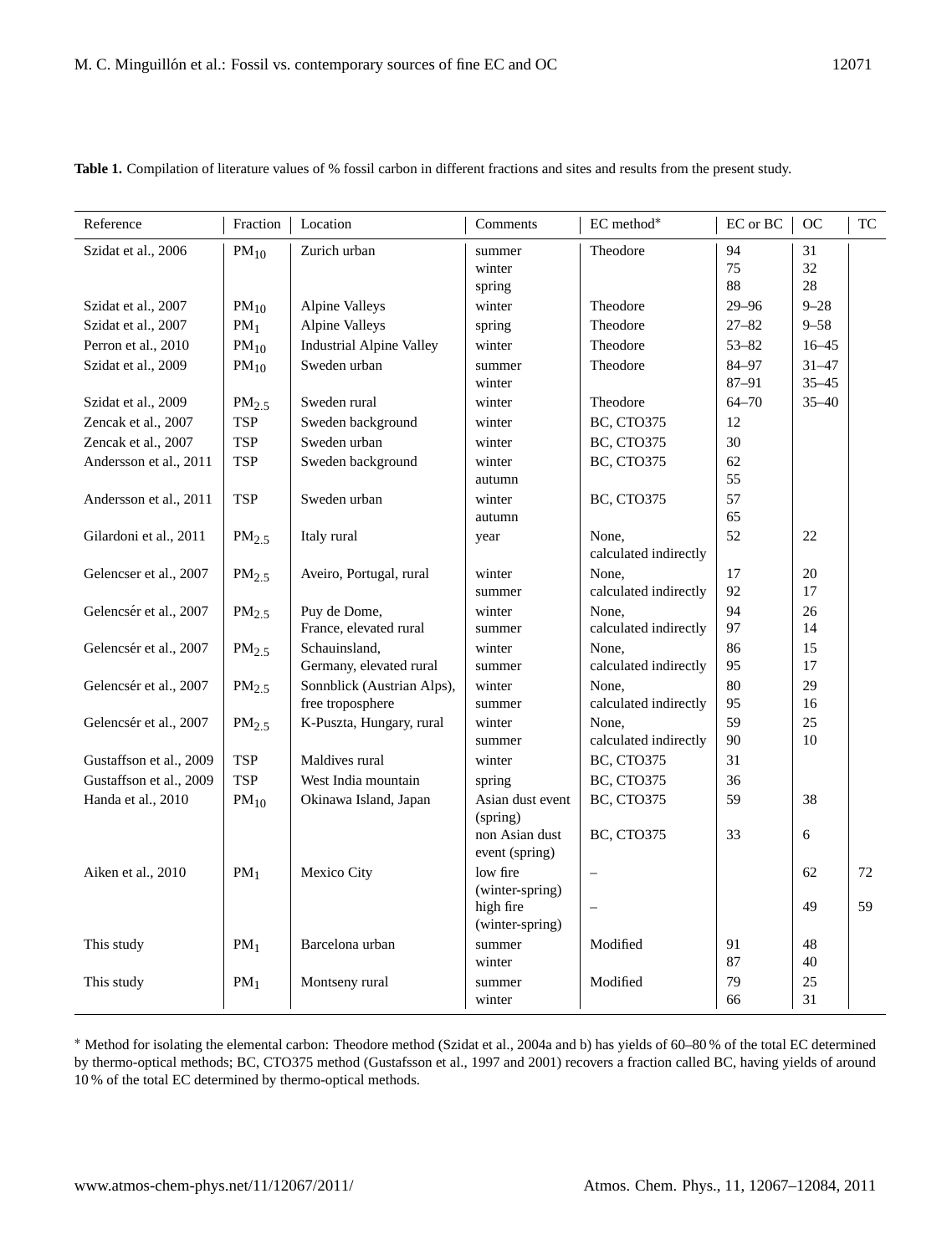program is set to minimize a possible negative artifact resulting from removal of the least refractory part of EC in the first thermal steps prior to EC collection. This method allows us to collect more EC compared to the 60–80 % recovery obtained with the Szidat et al. (2004a) method and the fM obtained are thus more representative of the complete EC fraction. The EC recovery was on average 90 % and 86 % for DAURE-W and DAURE-S, respectively. A rough estimate of the uncertainty generated by the 10–14 % EC loss would be an underestimation of  $fM_{EC}$  by 0.02–0.04 (Perron, 2010), which results in  $< 5\%$  (absolute percent) possible underestimation of the biomass burning EC contribution. This possible bias in the  $fM_{EC}$  should be taken only as an estimate and therefore it is discussed here but not included in the calculations.

The samples from the MSY summer campaign had very low EC concentrations. Therefore six individual combustions of each of the samples were carried out and the  $CO<sub>2</sub>$ collected was combined for a single subsequent  ${}^{14}C$  analysis.

After the separation and collection of OC and EC as CO<sup>2</sup> samples,  $^{14}$ C analyses were performed at ETH Zurich with the Accelerator Mass Spectrometer MICADAS using a gas ion source (Ruff et al., 2007, 2010). The fM for each sample was then blank subtracted using an average of the fM of the two blank filters analyzed, and taking into account the amount of C analyzed in each sample and in the blank filters. fM measurement uncertainty was calculated based on the Accelerator Mass Spectrometer sample and blank uncertainties and the amounts of C analyzed. On average,  $fM_{OC}$  measurement uncertainty was 2.4 % and 4 % of the corresponding  $f\text{M}_{\text{OC}}$  for winter and summer, respectively; and  $f\text{M}_{\text{EC}}$  measurement uncertainty was 6 % and 28 % of the corresponding  $fM_{EC}$  for winter and summer, respectively.

# **2.4 Source apportionment of EC and OC using <sup>1</sup>**4**C data**

Source apportionment of EC and OC is based on their concentrations,  $^{14}$ C isotopic ratios of these two components, and the expected fM of the corresponding sources. The reference values for the different sources used in the present study are f $M_f = 0$  (for fossil sources); f $M_{bb} = 1.083$  (for biomass burning), corresponding to emissions from burning of 25 year-old trees harvested in 2007–2008 as determined with a tree-growth model (Mohn et al., 2008); and  $fM_{bio} = 1.045$ (for biogenic sources), corresponding to 2008–2009 from the long-term series of atmospheric  ${}^{14}CO_2$  measurements at Jungfraujoch research station (Levin et al., 2010). In the case of EC, the fM of non-fossil sources ( $fM<sub>nf</sub>$ ) equals  $fM<sub>bb</sub>$  given that biomass burning is the only source of non-fossil EC. In the case of OC, f $M_{\text{nf}}$  is assumed to be the average of f $M_{\text{bb}}$ and  $fM_{bio}$ , given that the fractions from biomass burning and from biogenic sources are not known a priori, and both sources are thought to play a role in this region. An iterative procedure could be used to refine the initial estimates. It would consist of calculating  $fM<sub>nf</sub>$  based on the fractions of biogenic and biomass burning contributions derived from the analysis, and using  $fM<sub>nf</sub>$  to the initial calculations, recalculating the fractions of biogenic and biomass burning contributions, and with those recalculate  $fM_{\text{nf}}$ , and keep doing so until the recalculated  $fM<sub>nf</sub>$  shows a very small change with respect to the previous iteration. However the subsequent differences in the results are small, especially compared to the measurement and method uncertainties, and such a procedure is not used here.

EC is apportioned into  $EC_f$  and  $EC_{\text{nf}}$ , the former attributed to combustion of fossil fuel and the latter attributed to biomass burning  $(EC_{bb})$ .  $EC_f$  can be mainly attributed to road traffic according to previous studies that found that EC in Barcelona is mainly related to road traffic emissions (Pérez et al., 2010). Residential heating as a source of  $EC_f$  is not expected to be very high in the study area due to moderate average temperatures during DAURE-W ( $13.3 \pm 2.8$  °C in Barcelona and  $9.5 \pm 4.0\degree$ C in Montseny; Pandolfi et al., 2011b), and due to the fact that only 9 % of the residential heating in Barcelona uses solid or liquid fossil fuel, the rest uses natural gas (62 %), electricity (28 %), wood (0.4 %) and other minor systems (0.2 %) (INE, 2001). Other sources such as shipping may also make a contribution to  $EC_f$  in Barcelona, although their contribution to PM was found to be relatively low (approximately 20 % of the contribution of vehicular exhaust emissions; Amato et al., 2009).

OC is separated into  $OC_f$  and  $OC_{nf}$ .  $OC_f$  is attributed to POA and SOA from fossil fuel combustion. As per  $EC_f$ , the contribution of residential heating to  $OC_f$  is expected to be low. As discussed before,  $OC<sub>nf</sub>$  may have different origins, such as biomass burning POA and SOA, as well as biogenic SOA. However, some other sources such as cooking, biofuel combustion, brake lining dust, natural rubber in tire dust, and others may account for a substantial fraction of the total contemporary carbon, especially in urban areas (Hildemann et al., 1994). In particular several recent studies report a high fraction of cooking aerosol in urban areas (Zheng et al., 2007; Allan et al., 2010; Huang et al., 2010; Sun et al., 2011). We first present results as  $OC<sub>nf</sub>$ , without differentiating between biomass burning OC (OC<sub>bb</sub>), biogenic OC (OC<sub>bio</sub>), and other OC<sub>nf</sub> sources.

In a second step, which allows for comparison with results from other methods, the contribution of biomass burning to OC is estimated based on an assumed ratio for EC/OC in biomass burning emissions  $(EC/OC)_{bhe}$ , together with the  $EC_{bb}$  determined by <sup>14</sup>C:

$$
OC_{bb} = \frac{EC_{bb}}{(EC/OC)_{bbe}} \tag{2}
$$

Nevertheless, the wide range of  $(EC/OC)_{bbe}$  ratios found in literature (Table S1) leads to high uncertainties in the estimation of  $OC_{bb}$ . The  $(EC/OC)_{bbe}$  ratio depends on many factors, such as the biofuel type and the combustion method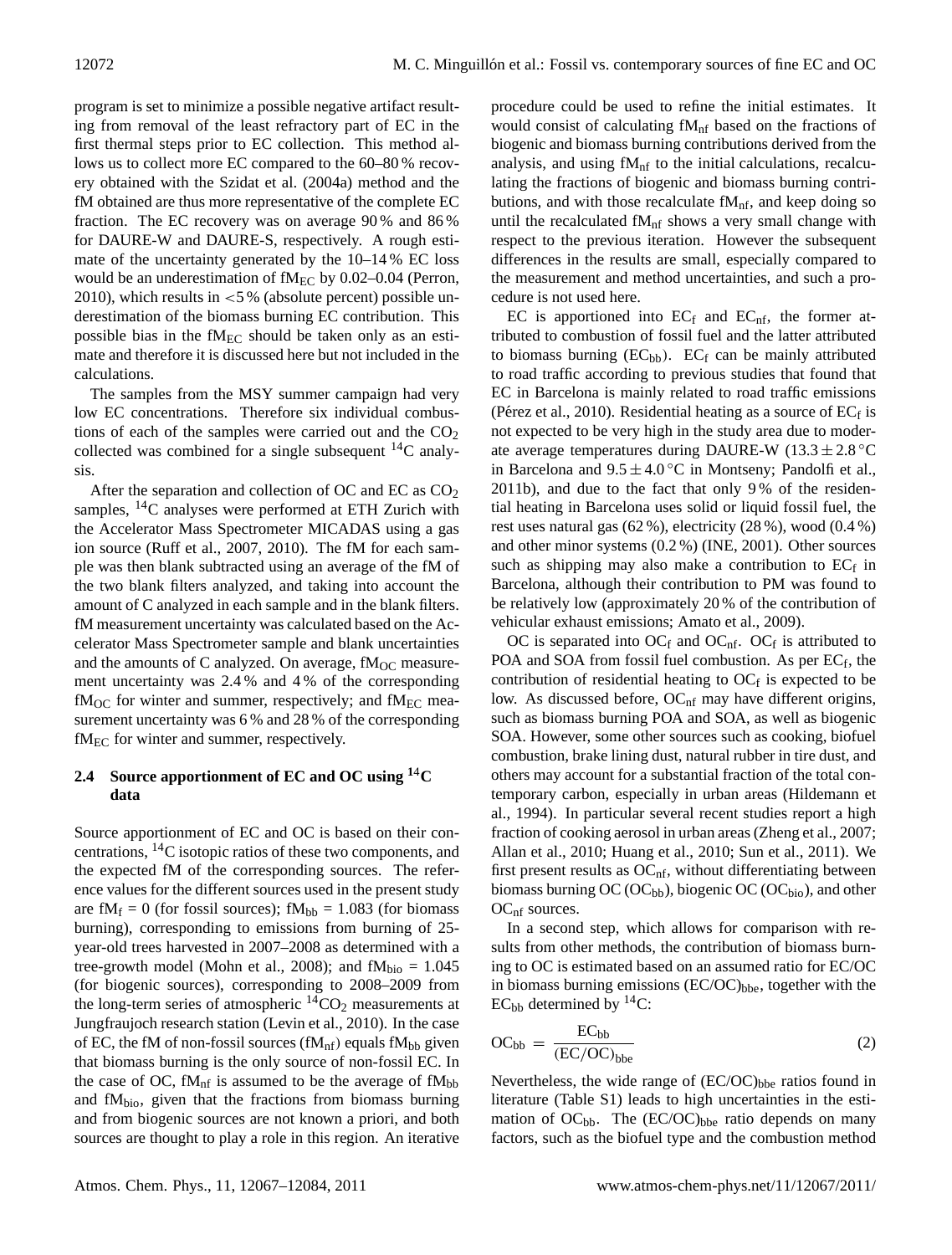used. For calculations here, an average  $(EC/OC)_{bbe}$  ratio of 0.3 was used, based upon the reported values for common biofuel species in the Mediterranean, with similar combustion methods to those used in Spain (Fine et al., 2004; Goncalves et al., 2010), and agricultural fires (Chow et al., 2010). SOA formation from biomass burning emissions is quite variable, and a recent summary of seven field studies reports that the net addition of OA mass due to SOA formation averages to 25 % of the POA (Cubison et al., 2011). Therefore SOA formation from biomass burning emissions may lead to a  $\sim$ 20% underestimation of the OC<sub>bb</sub> on average.

#### **2.5 Other source apportionment methods and biomass burning tracers**

Results from three other methods are used here for comparison with the  $^{14}$ C-based method for DAURE-W. First, measurements of levoglucosan, an organic tracer of biomass burning (Simoneit et al., 1999) are used. Levoglucosan was determined using the same filters used for  ${}^{14}C$  analyses (PM<sub>1</sub>) 48 h samples) by two methods: gas chromatography-mass spectrometry (Agilent 6890N gas chromatograph coupled to a mass spectrometer Agilent 5973N) by the Hungarian Academy of Sciences (lev-HAS), and by proton nuclear magnetic resonance (HNMR, Tagliavini et al., 2006) by the Institute of Atmospheric Sciences and Climate of the Italian National Research Council (lev-ISAC). There are two additional data sets of levoglucosan concentrations (Supp. Material Sect. S5 and Fig. S5) measured by different laboratories, but in this work we used the average of the concentrations of lev-HAS and lev-ISAC as they are consistent with each other, and for maximum overlap with the <sup>14</sup>C dataset.

The contribution of primary OC from biomass burning can be estimated from levoglucosan concentrations together with the levoglucosan/OC ratio in biomass burning emissions  $(\text{lev/OC})_{\text{bhe}}$ :

$$
OC_{bb} = \frac{lev}{(lev/OC)_{bbe}}
$$
 (3)

However, the variability of  $(lev/OC)_{bbe}$  ratio in the literature is large (Table S1), and the data available for Europe, compared to the US, is scarce (Szidat et al., 2009 and references therein), which results in substantial uncertainty for the results from this method. It is also known that levoglucosan can be oxidized photochemically in the atmosphere (Hennigan et al., 2010; Cubison et al., 2011) and that it can evaporate due to its semi-volatile character (Oja and Suuberg, 1999). Thus estimates from this method using ratios measured for concentrated primary emissions should be considered lower limits. An average  $(lev/OC)_{bbe}$  ratio of 0.12 was used (Fine et al., 2004; Schmidl et al., 2008; Sullivan et al., 2008; Szidat et al., 2009; Gonçalves et al., 2010; Saarnio et al., 2010). Nevertheless, given the wide range of ratios reported in the literature, uncertainties were calculated to cover the ratios ranging from 0.07 to 0.17.

A second method used here for the estimation of OM sources, including  $OM_{bb}$ , is based on factor analysis of AMS measurements. Two high-resolution AMSs were deployed at the BCN and MSY sites (Mohr et al., 2011; Pandolfi et al., 2011b). The AMS instruments, data processing, and analysis techniques have been described in detail elsewhere (De-Carlo et al., 2006; Canagaratna et al., 2007). Positive Matrix Factorization (PMF) of the organic mass spectral data matrix provides information on different sources/components of the OA (Lanz et al., 2007; Ulbrich et al., 2009), such as hydrocarbon-like organic aerosol (HOA), used as a surrogate for urban combustion POA, BBOA as a surrogate for POA from biomass burning, and oxygenated OA (OOA) as a surrogate for total SOA. As discussed above, biomass burning emissions can give rise to SOA from organic gases and also from semi-volatile species from the evaporation of the POA (DeCarlo et al., 2010; Cubison et al., 2011). The SOA formed from biomass burning emissions produces similar mass spectra to SOA from other sources (Jimenez et al., 2009) and thus it is lumped together in the oxygenated OA (OOA) factor. The details of the PMF methods and results for BCN can be found in Mohr et al. (2011). For MSY, PMF was performed on the organic  $m/z$  vs. time matrix using the PMF2.exe program and analyzed with the PMF Evaluation Tool (PET, [http://tinyurl.com/PMF-guide\)](http://tinyurl.com/PMF-guide) according to the procedures described on Ulbrich et al. (2009). 771 resolvable ions were fitted in the high-resolution analysis software, PIKA, for  $m/z$  10–206, and were used in the PMF analysis. An 8-factor solution (FPEAK=0) was used since this was the lowest number of factors at which the HOA and BBOA factors showed a clear separation from each other and from OOA. Six factors were recombined to make up the OOA factor. The BBOA and HOA factors used here are those from the 8-factor solution. More details can be found in the Supp. Material (Sect. S6).

The third method used to estimate the biomass burning contribution is based on receptor modeling of offline filter PM<sub>1</sub> data. The offline dataset is discussed in detail elsewhere (Pandolfi et al., 2011b). Briefly, 12 h  $PM_1$  samples were collected on quartz fiber filters (Munktell) using DIGI-TEL DHA-80 high volume  $(30 \text{ m}^3 \text{ h}^{-1})$  samplers. Major and trace elements, some ions, and nitrate, sulfate, ammonium and chloride concentrations were determined following the procedure described in Querol et al. (2001). OC and EC concentrations were measured by a Sunset laboratory instrument (results inter-compared in Sect. 2.2, reported as Sunset2). Positive Matrix Factorization (PMF by means of the ME-2 scripting; Paatero, 1999; Amato et al., 2009) was applied to this dataset. Species included in the PMF can be found in Fig. S6. Results are referred to in this study as PMF-OF (OF standing for offline filter dataset). Details on the receptor model and individual uncertainties are available in Amato et al. (2009). This method provides, among other data products,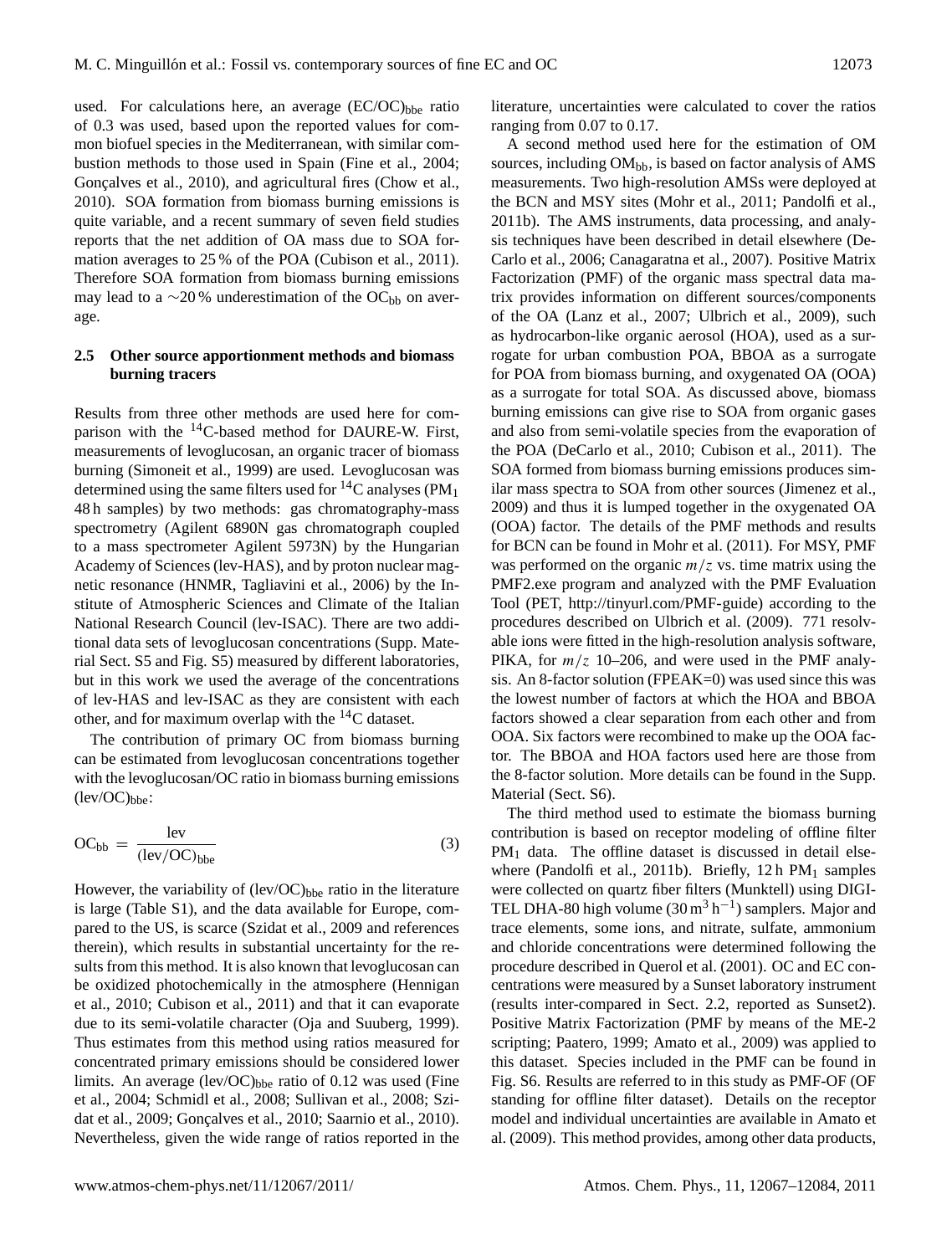an estimate of the biomass burning contribution to bulk submicron OC. Nevertheless, the model was not able to identify the biomass burning source in BCN, as explained in Sect. 3.7. At MSY, the solution chosen had 6 factors (mineral, anthropogenic, sea salt, biomass burning, secondary sulfate, and secondary nitrate). The source profile of the biomass burning source can be found in Fig. S6.

Finally, the correlations of the different biomass burning OA estimates and tracers with  $EC<sub>bb</sub>$  (which is the most direct biomass burning tracer) were evaluated. PMF-AMS BBOA was used for DAURE-W. Levoglucosan concentrations (average of lev-HAS and lev-ISAC data sets) were used for DAURE-W. Acetonitrile concentrations measured by a High Sensitivity Proton Transfer Reaction Quadrupole Mass Spectrometer (PTR-MS; Lindinger et al., 1998) at BCN in DAURE-W and DAURE-S, and by a Proton Transfer Reaction Time of Flight (PTR-TOF, Graus et al., 2010; Müller et al., 2010) at MSY in DAURE-W were used. Submicron potassium (K) concentrations were used for DAURE-W and DAURE-S. K concentrations were part of the PMF-OF dataset discussed above (Pandolfi et al., 2011b). Soluble K concentrations were determined in water extractions of the same samples and they were very similar to total K concentrations. Hence, total K concentrations were used. Although some biomass burning estimates reported in literature are based on K, several recent studies have concluded that fine K can in some instances be dominated by other sources and can be a poor tracer for biomass burning (Zhang et al., 2010; Aiken et al., 2010).

#### **3 Results and discussion**

#### **3.1 EC and OC concentrations**

The carbonaceous aerosol at BCN and MSY during the DAURE campaigns showed differences in concentration, fractional composition, and source influences (Figs. 1 and 2). At BCN, the contribution of EC to total carbon was substantially higher than at MSY both in DAURE-W and DAURE-S, representing, on average, 32–37 % at BCN and 15–16 % at MSY. Conversely, the OC fractional contribution was higher at MSY than at BCN (Fig. 1), although the absolute concentrations of OC were higher at BCN (Fig. 2) during DAURE-W, and similar to those at MSY in DAURE-S. OC/EC average ratios (1.7–2.1 at BCN and 5.3–5.8 at MSY) were similar and lower, respectively, than those reported by previous studies at the same sampling sites  $(2.5$  for PM<sub>1</sub> at BCN and 11 for  $PM_{2.5}$  at MSY; Pérez et al., 2008b; Pey et al., 2009).

#### **3.2 EC sources**

During the winter period,  $EC_f$  accounted for  $87 \pm 1$ % (average  $\pm$  propagated measurement uncertainty of only <sup>14</sup>C measurements) of EC at BCN, whereas at MSY this percentage was  $66 \pm 3\%$ . In summertime, these values were  $91 \pm 1\%$ and  $79 \pm 4$ % at BCN and MSY, respectively. As explained



**Fig. 1.** Fossil (f) and non-fossil (nf) fractions of total carbon; concentrations in  $\mu$ g m<sup>-3</sup> and % of total carbon.



Fig. 2. Average absolute concentrations of the fossil (f) and nonfossil (nf) fractions of EC and OC ( $\mu$ g m<sup>-3</sup>).

above,  $EC_f$  is attributed to fossil fuel combustion, mostly road traffic, and EC<sub>nf</sub> to biomass burning.

The high contribution of fossil fuel combustion to EC concentrations in BCN is in agreement with Pérez et al. (2010) and Reche et al. (2011), who found that black carbon concentrations varied mainly according to road traffic conditions. In both seasons, the  $EC_f$  contribution to  $EC$  at the urban site is higher than at the rural site, as expected. In absolute values, the difference is larger.  $EC_f$  at BCN was 6.3 times higher than at MSY in winter and 4.5 times higher in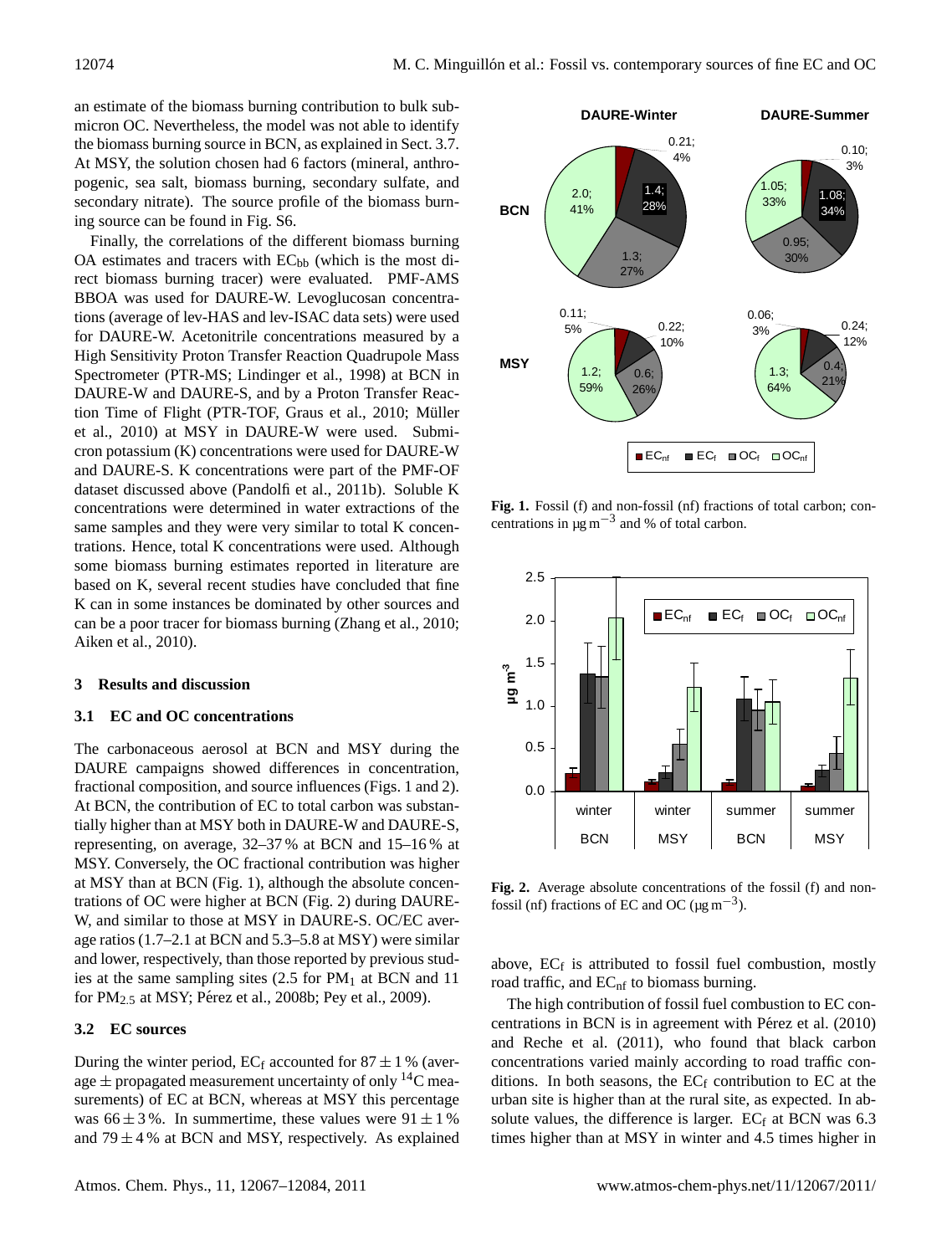summer (Fig. 2). This is consistent with the BCN/MSY ratios found for  $NO<sub>x</sub>$  concentrations, 9 and 6 for winter and summer, respectively, although the instruments do not measure purely  $NO<sub>x</sub>$  and also include some of the more oxidized nitrogen species (NOz, Steinbacher et al., 2007; Dunlea et al., 2007). Assuming that a substantial fraction of the  $NO<sub>x</sub>$  at MSY comes from the coastal polluted regions similar to the BCN urban area, these ratios can be considered estimates of the dilution of urban and regional pollution during transport to MSY. CO concentrations were not available for comparison. The fact that the ratios are higher for  $NO<sub>x</sub>$  than EC is consistent with the fact that  $NO<sub>x</sub>$  is a reactive tracer with a lifetime on the order of 1 day and some of the reaction products  $(HNO<sub>3</sub>)$  deposit very quickly to the surface and are not sampled by  $NO<sub>x</sub>$  analyzers, while EC is unreactive. The higher contributions of  $EC<sub>nf</sub>$  in winter with respect to summer are likely due to higher emissions from residential heating and open burning of agricultural biomass (banned by law from 15 March to 15 October, Spanish Decreto 64/1995), as wild fires are expected to make a low contribution, with the exception of infrequent short impact periods (Fig. S7).

#### **3.3 Fossil vs. contemporary OC**

During the winter period,  $OC_f$  (thought to be mainly due to road traffic, as explained above) was  $40 \pm 4$  % of OC at BCN and  $31 \pm 4$ % at MSY. These values are similar to those obtained during winter at Zurich, Switzerland  $(32\% \text{ OC}_f/\text{OC})$ , Szidat et al., 2006), and at Göteborg, Sweden (35–45 % at an urban site and 35–40 % at a rural site, Szidat et al., 2009). A priori, it could be expected that fossil sources may have a higher influence in Spain due to the lesser use of wood burning for residential heating (less than 1 % of the heating energy, INE, 2001). On the other hand, biogenic SOA may be higher under milder Spanish winter conditions compared to Switzerland or Sweden since the temperatures are higher, and biogenic volatile organic compounds (VOCs) emissions still occur in winter albeit at lower intensity than in summer (Seco et al., 2011). Therefore the differences in both sources may compensate each other, leading to similar  $OC<sub>f</sub>$  fractions.

In summer OC<sub>f</sub> was  $48 \pm 4$  % of OC at BCN and  $25 \pm 5$  % at MSY; this again being comparable to contributions at Göteborg, Sweden, in summer (31–47 %, Szidat et al., 2009). Summer results for BCN (with the highest  $OC_f$  fraction from the present study) are comparable to results from Mexico City (49–62 %, Aiken et al., 2010). Absolute OCf concentrations in winter were higher than in summer (by  $0.4 \,\mathrm{\mu g\,m^{-3}}$ ) at BCN. This was likely due to stronger accumulation of pollutants during the cold season with lower atmospheric dispersion, and perhaps to higher fossil combustion such as for residential heating.

At MSY, OC concentrations were similar for both seasons (Fig. 2). The ratio BCN/MSY for  $OC_f$  concentrations was 2.1–2.4, which is lower than the corresponding ratio for  $EC_f$  mentioned above (4.5–6.3). This is consistent with formation of fossil SOA during transport from urban and regional sources to the MSY site, and also consistent with the higher  $NO<sub>x</sub>$  ratios discussed above. Further evidence is provided by the comparison of the ratios of  $OC_f/EC_f$  for both sites. The average ratio  $\pm$  standard deviation (variability) was  $1.0 \pm 0.1$  in winter and  $0.9 \pm 0.2$  in summer at BCN, and  $2.6 \pm 0.7$  in winter and  $1.8 \pm 0.5$  in summer at MSY. The error for MSY in summer (0.5) is the propagated measurement uncertainty, since no variability is available because there was only one pooled sample for EC. The low variability of the ratios in BCN suggests that the  $OC_f$  is mainly primary, or that the secondary fraction changes little, e.g. if it is formed fast enough (Robinson et al., 2007; Chirico et al., 2010) so that it still correlates with the  $EC_f$ . This is also supported by the good correlation between OC<sub>f</sub> and EC<sub>f</sub> ( $R^2 = 0.81$ , Fig. S8). At MSY the larger ratios indicate that a substantial fraction of the  $OC_f$  may be due to fossil SOA formation driven by photochemical reactions during the transport to the rural site. The larger variability of the  $OC_f/EC_f$  at MSY, although partially due to the relatively high measurement uncertainty, indicates that the formation of fossil SOA may be more variable. The difference in the ratio in winter and summer at MSY is not significant due to the high uncertainties.

 $OC<sub>nf</sub>$  at BCN was twice as high in winter than in summer. This can be attributed to a higher contribution of biomass burning and reduced mixing in winter with respect to summer in the Barcelona region, as indicated by the fact that  $EC<sub>nf</sub>$ was also twice as high in winter. At MSY,  $OC<sub>nf</sub>$  was similar in summer and winter, despite the lower biomass burning contribution in summer as evidenced by the lower  $EC<sub>nf</sub>$ . This can likely be explained by a higher contribution of biogenic SOA in summer, due to higher biogenic emissions and enhanced photochemistry. Seco et al. (2011) report summer/winter ratios of ∼10 for biogenic VOCs ambient concentrations at the rural site.

#### **3.4 Further source apportionment of the non-fossil OC**

 $OC<sub>nf</sub>$  can be apportioned to the different sources with some additional assumptions. The estimations carried out in the present study include biomass burning  $(OC_{bb})$ , biogenic  $SOA (OC<sub>bio</sub>)$  and other non-fossil contributions called in this study as urban non-fossil OC ( $OC<sub>urb-nf</sub>$ ), such as cooking and tire wear. Results are shown in Fig. 3. OCbb was estimated with the method described in Sect. 2.4 (Eq. 2).  $OC<sub>bb</sub>$  is estimated to account for 30–35% of the  $OC<sub>nf</sub>$  at both sites and seasons (17–21 % of total OC), with the exception of MSY in summer, where it only accounted for 16% of the  $OC<sub>nf</sub>$  (12% of total OC). The contribution from  $OC<sub>urb-nf</sub>$  was calculated from the  $OC<sub>f</sub>$  contribution, based on the assumption that OC<sub>urb−nf</sub> is ~20% of the total urban OC contribution (OCf + OC<sub>urb−nf</sub>) (Hildemann et al., 1994; Hodzic et al., 2010). OCurb−nf was estimated as 0.2–0.3  $\mu$ g m<sup>-3</sup> at BCN, which is 16–23% of the OC<sub>nf</sub> (10–12 % of total OC). At MSY, the OCurb−nf was lower (0.14 and 0.11  $\mu$ g m<sup>-3</sup> in winter and summer, respectively,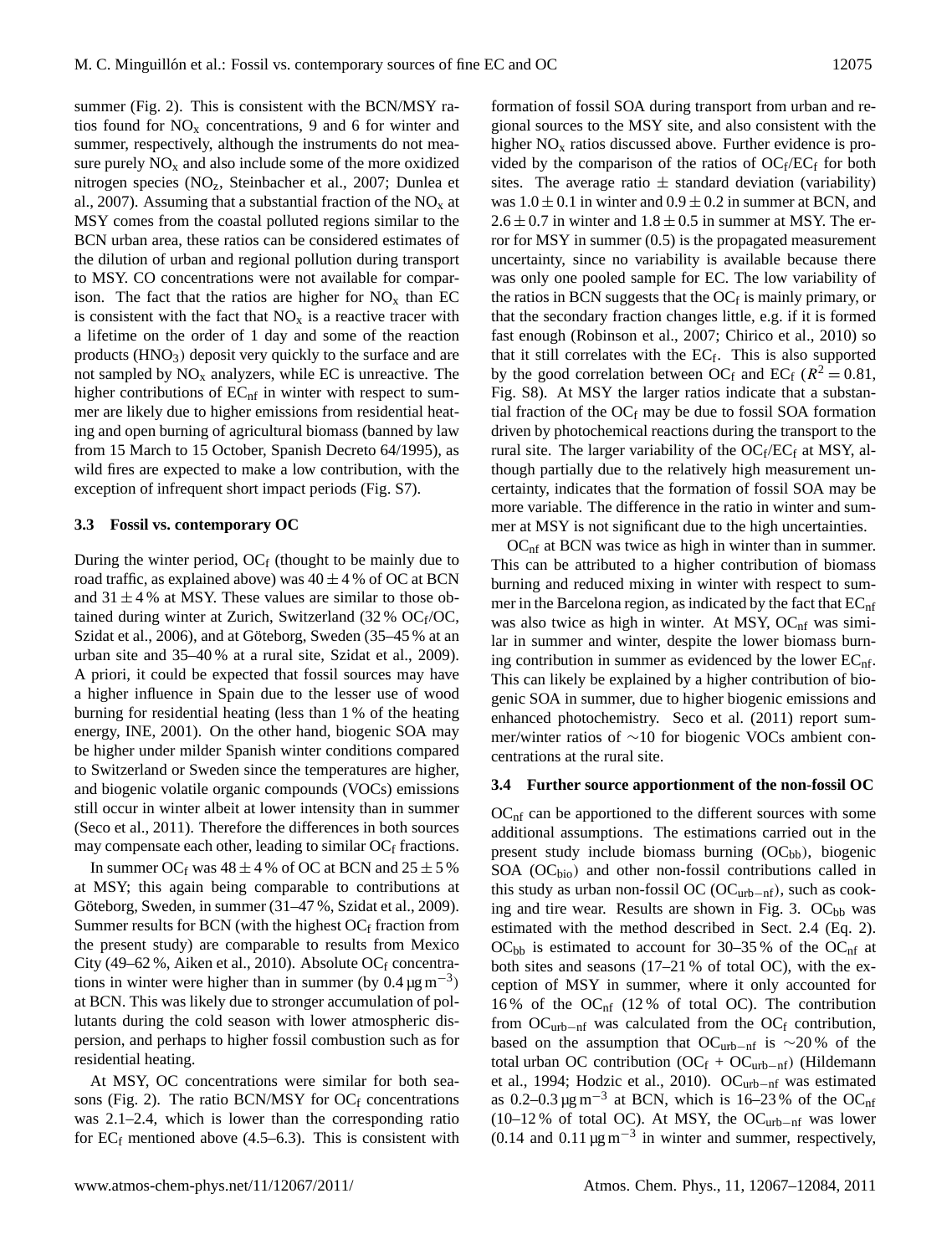

**Fig. 3.** Source apportionment to non-fossil organic carbon (µg m−<sup>3</sup> ). OCurb−nf: urban nonfossil organic carbon; OCbio: biogenic organic carbon; OCbb: biomass burning organic carbon.

8–11 % of the OC<sub>nf</sub>, 6–8 % of total OC). As discussed above, OCurb−nf may be underestimated if recent studies of a cooking contribution similar to the traffic OC contribution are applicable to this region. A sensitivity test was carried out to check the changes that would result from an assumption of  $OC_{urb-nf}/(OC_f + OC_{urb-nf})$  of 10% or 30%, instead of the aforementioned 20 %. The OCurb−nf contribution changes by 56–71 %, although in absolute concentration the change is very low. The  $OC<sub>bio</sub>$  contribution was slightly higher in summer  $(1.0 \,\text{µg m}^{-3})$  than in winter  $(0.7 \,\text{µg m}^{-3})$  at MSY, while  $OC<sub>bio</sub>$  was lower in summer at BCN. The same sensitivity test showed that  $OC<sub>bio</sub>$  contribution changes by 6– 37 %, when changing the  $OC_{\text{urb-nf}}/(OC_f + OC_{\text{urb-nf}})$  ratio from 20 % to 10–30 %, with the main conclusions remaining the same. The absence of a strong increase in  $OC<sub>bio</sub>$  concentration between winter and summer, compared to a factor of 10 increase in biogenic VOCs is very surprising. Although a larger fraction of the biogenic SOA species may remain in the gas-phase in the summer compared to the winter, this effect is thought to be small (e.g. Martin et al., 2010). This disagreement remains unexplained with the tools available at the moment, and further research will be needed to find out the possible causes, but it highlights the uncertainties in the estimation methods.

#### **3.5 Day-to-day variation**

There was only moderate day-to-day variation in the fractional contributions to TC throughout the winter period. The fossil fraction of TC  $(TC_f)$  (48h averages) varied between 42–68 % at BCN and between 27–50 % at MSY (Fig. 4). The different meteorological scenarios during the campaign are described in detail by Pandolfi et al. (2011b). Briefly, there were three types of scenarios during winter: (A) characterized by recirculation of air masses and accumulation of pollutants with both MSY and BCN within the mixing layer; (B) when the mixing layer height was very low and hence MSY was above it; and (C) with Atlantic advection which resulted in flushing pollutants from the region. There were some transition periods between different scenarios indicated as  $T$  in Fig. 4. Note that due to the sampling periods (48 h in winter and 24 h in summer) more than one type of scenario may correspond to a single sample. In these cases the prevailing scenario is given in bold in Fig. 4.

Samples from 17/03 to 25/03 were collected during periods with prevailing scenario A conditions. For those samples TC concentrations at BCN were about twice those at MSY. The  $TC_f$ ,  $EC_f$  and  $OC_f$  contributions at BCN and MSY for these samples were highly correlated ( $R^2 = 0.83 - 0.98$ ; Fig. 5). When  $TC_f$  was more dominant at BCN (19/03-21/03, 68 % of TC), the contribution of TC $_f$  at MSY increased with respect to the rest of the days (reaching 50 %). Conversely, when  $TC_f$  showed a lower contribution at BCN (21/03-23/03) and  $23/03-25/03$ ; 42 % and 45 %, respectively), TC<sub>f</sub> was also lower at MSY (32 %) (Fig. 4a and b), which reflects the stronger coupling of both sites due to the shared mixed layer.

Under scenario B conditions, concentrations of TC at BCN were about 3 times those at MSY and the fractional contributions were different, consistent with the meteorological characterization of a decoupling between the two sites. There was no correlation for the samples collected under scenario B (Fig. 5). At BCN,  $EC_f$  contributed substantially to TC (29– 30 %), whereas at MSY its contribution was lower as typical for this site (9–13 %) and OC<sub>nf</sub> accounted for more than 50 % of TC (Fig. 4a and b).

During the summer campaign, a time-resolved comparison of  $TC_f$  between both sites is not possible due to the lack of time-resolved data for the EC fractions at MSY, as explained above.  $TC_f$  varied between 47–75 % at BCN (Fig. 4c and d). The different meteorological scenarios during the summer campaign are described in detail by Pandolfi et al. (2011). Briefly, scenario D was characterized by regional pollution; E was characterized by Atlantic advection (similar to winter scenario C); and F was influenced by air masses coming from North Africa. Even though 09/07–10/07 and 11/07–12/07 samples were collected under the same type of scenario (D scenario), the first sample showed TC concentrations at BCN 3 times those at MSY, whereas for the second sample the concentrations were similar between sites, suggesting some variability in dispersion between those periods. For the rest of the samples, collected under scenario F, the fractional contribution variations were similar at MSY and BCN, although there was not a clear correlation in concentrations as that found for winter (Fig. S9).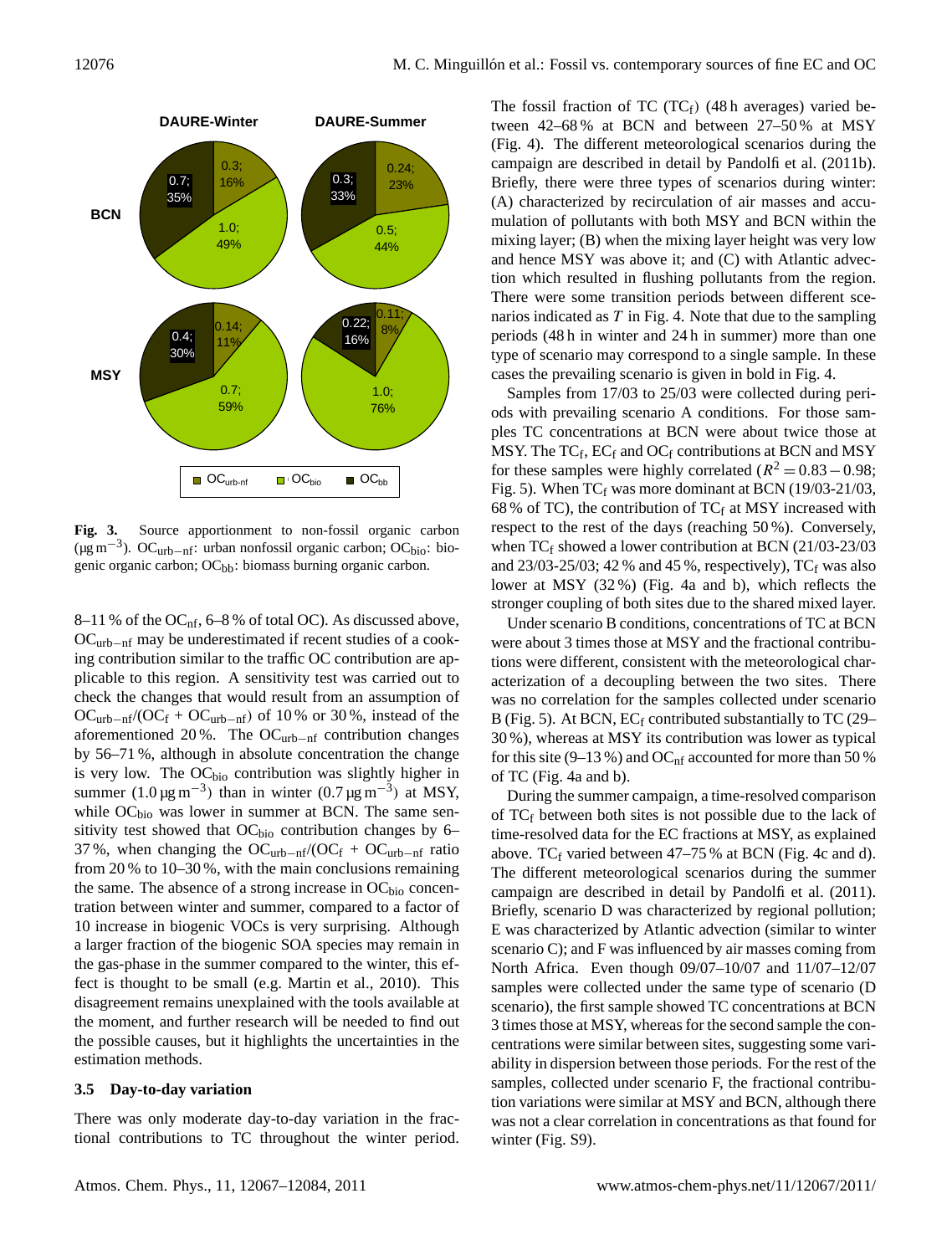

**Fig. 4.** Variation of the fossil (f) and non-fossil (nf) fractions of EC and OC during the study periods (date format: dd/mm). The atmospheric scenarios and the total carbon concentrations are listed on top of each bar in  $\mu$ g m<sup>-3</sup>. Scenario A: air masses recirculation and accumulation of pollutants (MSY and BCN within the mixing layer); B: mixing layer height below MSY; D: regional pollution; F: air masses from North Africa; T: transition between different scenarios. In bold the prevailing scenario when more than one occurred during the same sampling period. **(a)** winter BCN; **(b)** winter MSY; **(c)** summer BCN; **(d)** summer MSY. For summer MSY, no distinction of  $EC_f$  vs.  $EC_{\text{nf}}$  is given for the individual days, because samples were pooled for analyses (see text).

# **3.6 Combination of <sup>1</sup>**4**C and PMF-AMS results**

A comparison of the relative contributions to OC determined by the  $^{14}$ C and PMF-AMS techniques is shown in Fig. 6 (DAURE-W only). We compare fractional contributions as they should not be affected by concentration inaccuracies in either method. To compare the results from the  $^{14}$ C method to PMF-AMS measurements, OC was calculated from PMF-AMS OM as explained in Sect. 2.2. These calculations result in hydrocarbon-like organic carbon (HOC), cooking organic carbon (COC), biomass burning organic carbon (BBOC), and oxygenated organic carbon (OOC) contributions. To facilitate comparison to  $^{14}$ C results, the sources identified by



**Fig. 5.**  $TC_f$ ,  $EC_f$  and  $OC_f$  contributions at MSY vs.  $TC_f$ ,  $EC_f$  and  $OC_f$  contributions at BCN during scenario  $(A)$  and during scenario **(B)**. Lines and equations correspond to orthogonal distance regressions.

PMF-AMS were divided into fossil and non-fossil. HOC from BCN was included in the fossil sources. For MSY, HOC was assumed to be 80% of fossil origin (HOCf) and 20% from urban non-fossil sources  $(HOC<sub>nf</sub>)$  (based on Hildemann et al., 1994). COC and BBOC were included in the nonfossil sources. As OOC is thought to be a surrogate for total secondary OC and originates from both fossil and contemporary sources, OOC was divided in fossil and non-fossil (OOC<sub>f</sub> and OOC<sub>nf</sub>) according to the OC<sub>f</sub>/OC<sub>nf</sub> ratio identified by the <sup>14</sup>C method, so that the resulting total  $OC_f/OC_{nf}$ ratio from PMF-AMS sources equals the  $OC_f/OC_{nf}$  ratio from the <sup>14</sup>C method.

At BCN, OCf is estimated to be  $\sim$ 53 % secondary, and the remaining fraction of the  $OC_f$  in BCN is estimated to be primary (∼47 %). This fossil secondary percentage is relatively low when compared to findings from Robinson et al. (2007), who predict a high proportion of SOA formation from vehicle emissions.  $OC<sub>nf</sub>$  is a combination of COC, OOC<sub>nf</sub> and primary BBOC. OOC, a surrogate for total secondary OC, is mostly non-fossil (∼60 %), with this fraction being due to biogenic sources, biomass burning, and urban non-fossil sources.

At MSY, OCf is estimated to be  $\sim 85\%$  secondary. This is consistent with previous conclusions based on the higher  $OC_f/EC_f$  ratio at MSY than at BCN (see Sect. 3.3), which also indicated a higher contribution of fossil SOA at MSY. Like at BCN, the OOC determined with the AMS is mostly non-fossil (∼70 %), and may have different origins such as biogenic sources or biomass burning. Hence, the combination of both techniques allows a better characterization of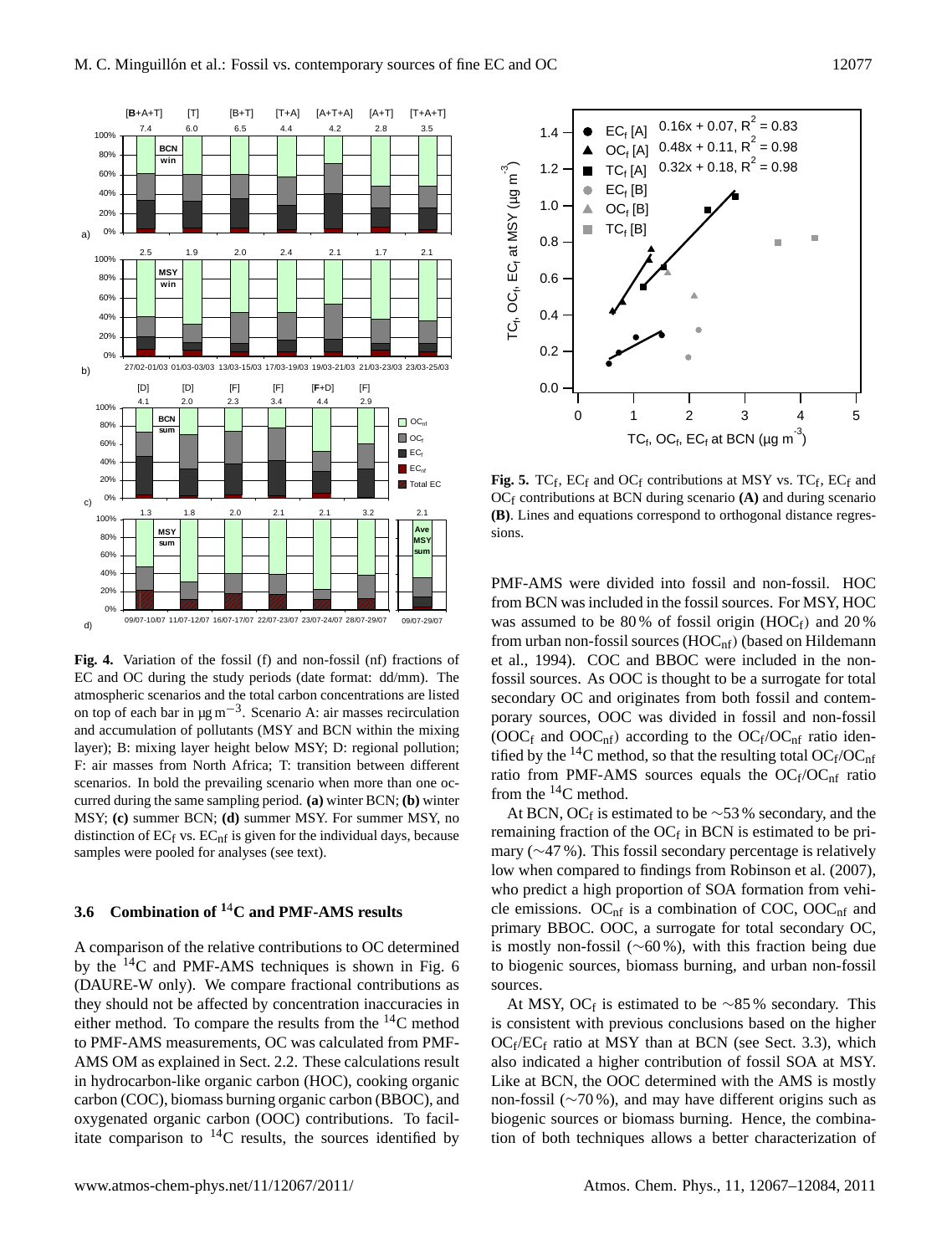

**Fig. 6.** Relative source apportionment to organic carbon during DAURE-W according to the <sup>14</sup>C technique and PMF results of AMS measurements. Numbers indicate the absolute concentrations in  $\mu$ g m<sup>-3</sup>. BCN averages exclude 01/03–03/03 and 13/03– 15/03 samples because of low availability of AMS data. HOC: hydrocarbon-like organic carbon; OOC: oxygenated organic carbon (secondary); COC: cooking organic carbon; BBOC: primary biomass burning organic carbon; OCurb−nf: urban non-fossil organic carbon.

the carbonaceous aerosol sources, distinguishing the primary and secondary contributions. These conclusions remain the same if the aforementioned assumed 80 % fossil origin of HOC changes from 70 % to 90 %.

### **3.7 Comparison of biomass burning OC determined by different approaches**

In Fig. 7 we compare the biomass burning OC  $(OC_{bb})$ concentrations during winter estimated using the  $^{14}$ C data with those from several other techniques, including PMF-AMS, PMF-OF, and the tracer-based method using levoglucosan. Note that for the results from the PMF-AMS and levoglucosan methods the concentrations refer to only primary BBOC (Grieshop et al., 2009; DeCarlo et al., 2010). No biomass burning source was identified at BCN by PMF-OF although this technique enabled identification of such a source at MSY. Lack of identification at BCN may be due to the presence of multiple additional sources, which complicate the identification of relatively small sources (the relative contribution of BBOC to OC was lower than that at MSY according to AMS-PMF results).

Biomass burning contributions estimated by the  $^{14}$ C technique are similar or in most cases slightly higher than those from other techniques, with the exception of the three first samples at BCN (Fig. 7). The difference compared to the



**Fig. 7.** Concentrations of OC due to biomass burning  $(\mu g m^{-3})$ estimated with different methods: the  ${}^{14}$ C technique, PMF-AMS, levoglucosan-tracer method, and PMF-OF. \*: low AMS data availability for the 48h period. Error bars in the  $^{14}$ C technique account for the uncertainty of the <sup>14</sup>C method and the uncertainty of the  $(EC/OC)_{bhe}$  ratio (from 0.2 to 0.4); error bars in the PMF-AMS are an estimation of the uncertainty of the biomass burning contribution; error bars in the levoglucosan-tracer method reflect the variability of the  $(lev/OC)_{bbe}$  ratio from 0.07 to 0.17; error bars in the PMF-OF are standard deviation of the four 12h samples included in each of the 48h average periods. Date format: dd/m.

AMS and levoglucosan results may be partially explained by the presence of biomass burning SOC, which is not included in the OC<sub>bb</sub> calculated using these methods, and would be expected to be ∼25 % of POA (Cubison et al., 2011). It is also possible that the biomass burning OC contribution estimated by the  $^{14}$ C method is overestimated, if the (EC/OC)<sub>bbe</sub> assumed for our calculations is too low for the biomass burning taking place in the study area. Nevertheless, the different estimates follow the same time trend, with the exception of PMF-OF. Thus it appears that PMF-OF is less accurate in the retrieval of this source. The biomass burning source profile determined by PMF-OF can be found in Fig. S6.

It is of interest to further evaluate the similarities of the different biomass burning estimation methods and tracers, without the possible systematic uncertainties associated with the conversion factors used to estimate the  $OC<sub>bb</sub>$  from different tracers (such as  $(EC/OC)_{bbe}$ ,  $(lev/OC)_{bbe}$ , and OM/OC for biomass burning). Scatter plots of the different tracers and estimates are shown in Fig. 8. BBOA estimated by PMF-AMS correlates well with EC<sub>bb</sub> ( $R^2 = 0.83$ , using all samples), as seen in Fig. 8a. The correlation of levoglucosan concentrations with EC<sub>bb</sub> shows an  $R^2 = 0.57$  with a slope of 0.20 using all samples (Fig. 8b). The slope is the lev/ $EC_{bb}$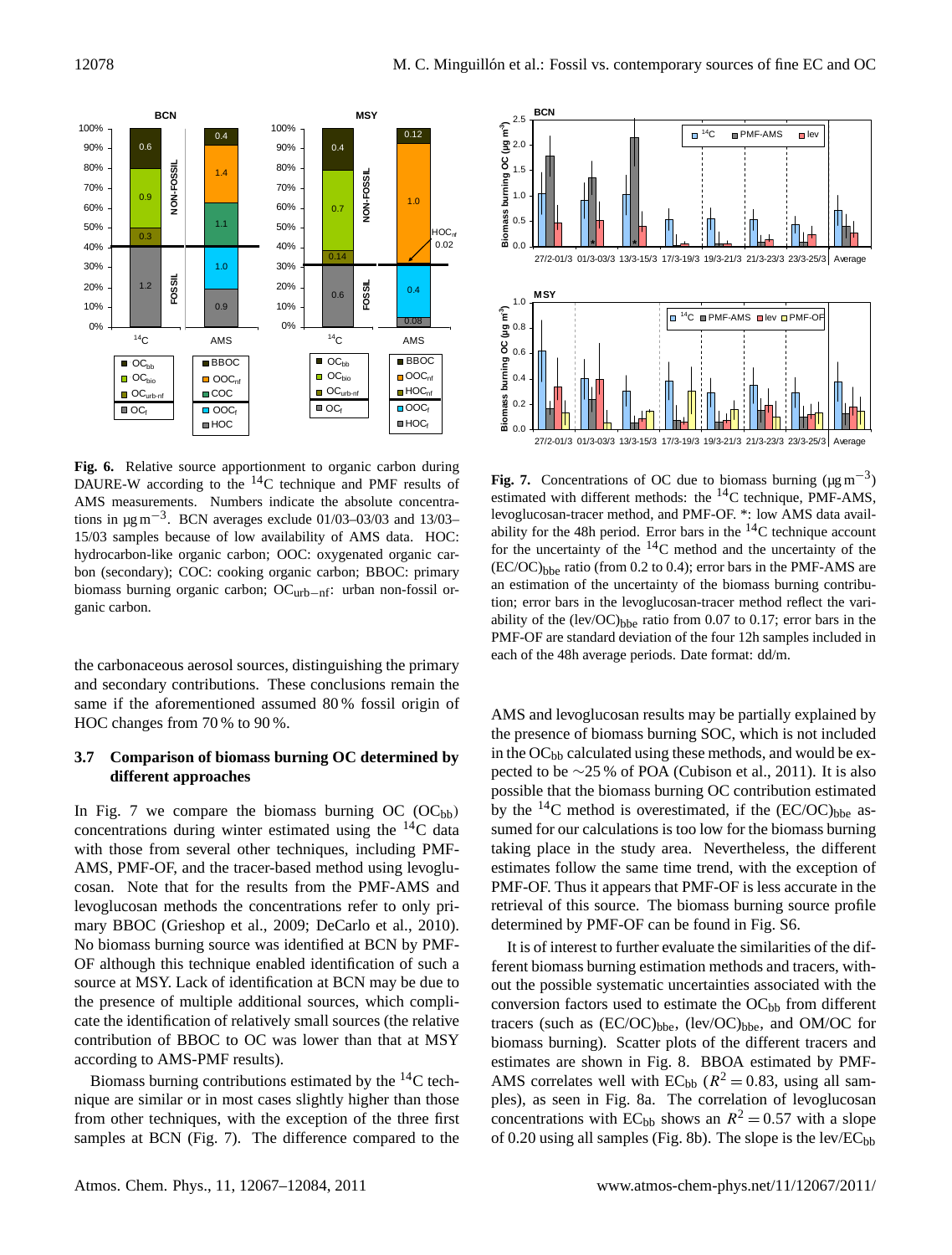

**Fig. 8.** Scatter plot of **(a)** biomass burning organic aerosol contribution estimated from PMF-AMS vs. biomass burning elemental carbon estimated by  $^{14}C$  method (EC<sub>bb</sub>) in DAURE-W; (b) levoglucosan concentrations (average of lev-HAS and lev-ISAC measurements) vs. EC<sub>bb</sub> in DAURE-W; (c) K concentrations vs. EC<sub>bb</sub> in DAURE-W (purple) and DAURE-S (green), error bars indicate measurement uncertainty, only shown for two data points for clarity; **(d)** acetonitrile concentrations vs.  $EC<sub>bb</sub>$  in DAURE-W; dotted line indicates typical continental background acetonitrile concentrations (although lower background values are possible for air with recent contact with the ocean). Correlation coefficients were calculated using all data points shown in the plots. Regression lines were calculated with orthogonal distance regressions.

ratio, which is in the lower range of the lev/ $EC_{bb}$  values found in the literature, which vary from 0.15 to 2 in most cases (Schmidl et al., 2008; Sullivan et al., 2008; Gonçalves et al., 2010; Saarnio et al., 2010), although much higher values (up to 10 or 15) have also been reported (Fine et al., 2004; Sullivan et al., 2008). This may indicate lower initial emission ratios, or some oxidation or evaporation of levoglucosan during atmospheric transport.

Acetonitrile concentrations show correlation with  $EC<sub>bb</sub>$  $(R^2 = 0.67$ , Fig. 8c). Although concentrations at MSY were close to typical acetonitrile continental background concentrations (e.g. Aiken et al., 2010), they are consistent with low  $EC<sub>bb</sub>$  concentrations.

K concentrations show lower correlation with  $EC<sub>bb</sub>$  for low concentrations (Fig. 8d), with  $R^2 = 0.51$  in DAURE-W and  $R^2 = 0.48$  in DAURE-S. The winter data suggest the presence of a background level of bulk K (intercept when  $EC_{bb}$ =0) of ~40 ng m<sup>-3</sup>, which may be due to sources other than biomass burning, such as food cooking (Hildemann et al., 1991; Schauer et al., 1999), vegetative detritus (Hildemann et al., 1991), fly ash (Lee and Pacyna 1999), and dust such as feldspars and clay minerals. This is consistent with findings by Zhang et al. (2010) and Aiken et al. (2010), and the latter authors reported a background non-biomass burning K concentration of  $\sim$ 120 ng m<sup>-3</sup> in Mexico City. Moreover, K emissions depend on the burning conditions. The influence of cooking on the K concentrations is supported by the higher  $R^2$  (0.74) found for multilinear regression of K concentrations vs. BBOA and COA concentrations found by PMF-AMS at BCN, compared to the  $R^2$  (0.54) for K concentrations vs. BBOA. Nevertheless, the noise in the K data is quite high (see measurement uncertainty as error bars for two data points in Fig. 8c), which should be considered when evaluating the robustness of the conclusions from these data. Therefore, given the moderate correlation of K with  $EC<sub>bb</sub>$ and the high uncertainty in K concentrations, K is not the best tracer for biomass burning emissions for the present study.

#### **4 Conclusions**

The contribution of EC to TC at BCN was substantially higher than at MSY both in the winter and the summer campaign. The OC contribution, although higher at MSY as a fraction of TC, was higher at BCN in absolute concentration.

At BCN, 87 and 91 % of the EC, in winter and summer, respectively, had a fossil origin (mainly road traffic), whereas at MSY these percentages were 66 and 79 %, respectively. In absolute values,  $EC_f$  at BCN was 4.5–6.3 times that at MSY, which is in agreement with dilution ratios estimated from  $NO<sub>x</sub>$  concentrations. Higher concentrations of  $EC<sub>nf</sub>$ were found in winter than summer and attributed to a higher biomass burning contribution during winter.

The contribution of fossil sources to OC (mainly POA and SOA from road traffic) was 40 % at BCN and 31 % at MSY in winter, and 48 % at BCN and 25 % at MSY in summer. These values are similar to those observed in Zurich, Switzerland, and in Göteborg, Sweden. The highest contribution of fossil sources to total carbon found in the present study is similar to the average values from Mexico City. The absolute  $OC_f$ concentrations in winter were slightly higher than in summer at BCN due to stronger accumulation of pollutants due to reduced dispersion, whereas at MSY the concentrations were similar for both seasons. By combining results from the  $^{14}$ C and PMF-AMS techniques, we can estimate that the OCf at BCN is ~47 % primary. The formation of secondary  $OC_f$  appears to be rapid enough that the  $OC_f/EC_f$  stays about constant for the timescales of our samples. At MSY the  $OC<sub>f</sub>$ is mainly secondary (∼85 %), as determined both by the high  $OC_f/EC_f$  ratio at MSY, and the combination of <sup>14</sup>C and PMF-AMS results.

 $OC<sub>nf</sub>$  at BCN was higher in winter than in summer probably due to a higher contribution of biomass burning. At MSY,  $OC<sub>nf</sub>$  was higher in summer which is explained by a higher contribution of biogenic emissions (partially offset by decreased biomass burning). Nevertheless, the estimated biogenic secondary OC does not increase proportionally to the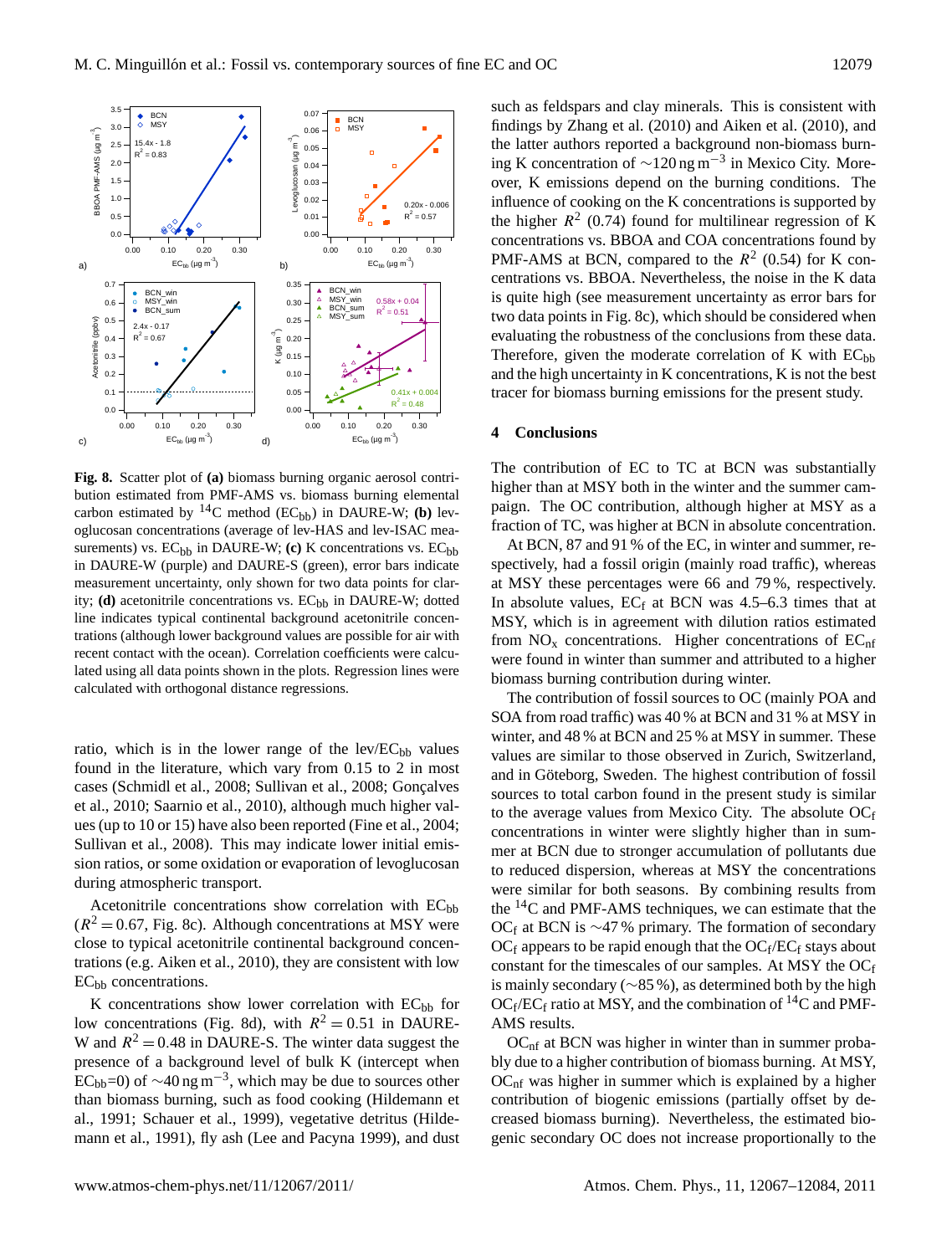order-of-magnitude increase observed for biogenic volatile organic compounds (VOCs) between winter and summer, which highlights the uncertainties in the estimation of that component.

There was moderate day-to-day variation throughout the study periods (with the fossil contribution to total carbon being between 42–68 % at BCN and 27–50 % at MSY in winter, and between 47–75 % at BCN in summer), but the differences between BCN and MSY in TC levels and source contributions depended largely on the meteorological conditions. Hence, during regional pollution accumulation episodes, concentrations and source distributions were similar at both sites; whereas during stagnation episodes when the boundary layer was below the MSY sampling site, the sites were decoupled and the total carbon levels and fossil sources contribution were higher at BCN than at MSY.

Biomass burning OC contributions estimated by the <sup>14</sup>C technique were similar or slightly higher than those from other techniques, nonetheless they were reasonably correlated. The difference with the PMF-AMS and levoglucosan method results could be partially explained by the contribution of SOA formed from biomass burning emissions (not included in the  $OC<sub>bb</sub>$  from these methods), and/or an overestimation of  $OC<sub>bb</sub>$  contribution due to a non-representative biomass burning EC/OC ratio used for the calculations. Bulk submicron K concentrations, although commonly used as tracer for biomass burning, appear influenced by additional sources other than biomass burning during winter, as observed in some previous studies. PMF-AMS BBOA and acetonitrile concentrations are the biomass burning markers that correlate better with  $EC<sub>bb</sub>$ .

# **Supplementary material related to this article is available online at: [http://www.atmos-chem-phys.net/11/12067/2011/](http://www.atmos-chem-phys.net/11/12067/2011/acp-11-12067-2011-supplement.pdf) [acp-11-12067-2011-supplement.pdf](http://www.atmos-chem-phys.net/11/12067/2011/acp-11-12067-2011-supplement.pdf)**.

*Acknowledgements.* This work was supported by the Accion´ Complementaria DAURE CGL2007-30502-E/CLI, the GRACCIE project CSD2007-00067, the VAMOS project CGL2010- 19464/CLI, and the Departament de Medi Ambient i Habitatge of the Generalitat de Catalunya. This work was also supported by the EU FP6 project EUCAARI and the IMBALANCE project within the Centre of Competence for Environment and Sustainability (CCES). M. C. Minguillón was partially supported by a Postdoctoral Grant in the frame of Programa Nacional de Movilidad de Recursos Humanos del Plan nacional de I-D+I 2008–2011 from the Spanish Ministry of Science and Innovation. D. A. Day, A. M. Ortega, and J. L. Jimenez were partially supported by US NSF grants ATM-0920940 and ATM-0919189 (from Atm. Chem. and OISE – Office of International Science and Engineering), and by NOAA grant NA08OAR4310565. A. M. Ortega was supported by DOE SCGF (ARRA/ORISE/ORAU) Fellowship DE-AC05-06OR23100. J. Peñuelas and R. Seco were supported by the Spanish Government projects CGL2010-17172 and Consolider Ingenio Montes CSD2008-00040, and by a postdoctoral grant from Fundación

Ramón Areces to R. Seco. The National Center for Atmospheric Research is sponsored by the National Science Foundation.

Edited by: A. Petzold

## **References**

- Aiken, A. C., Decarlo, P. F., Kroll, J. H., Worsnop, D. R., Huffman, J. A., Docherty, K. S., Ulbrich, I. M., Mohr, C., Kimmel, J. R., Sueper, D., Sun, Y., Zhang, Q., Trimborn, A., Northway, M., Ziemann, P. J., Canagaratna, M. R., Onasch, T. B., Alfarra, M. R., Prevot, A. S. H., Dommen, J., Duplissy, J., Metzger, A., Baltensperger, U., and Jimenez, J. L.: O/C and OM/OC ratios of primary, secondary, and ambient organic aerosols with high-resolution time-of-flight aerosol mass spectrometry, Environ. Sci. Technol., 42, 4478–4485, 2008.
- Aiken, A. C., de Foy, B., Wiedinmyer, C., DeCarlo, P. F., Ulbrich, I. M., Wehrli, M. N., Szidat, S., Prevot, A. S. H., Noda, J., Wacker, L., Volkamer, R., Fortner, E., Wang, J., Laskin, A., Shutthanandan, V., Zheng, J., Zhang, R., Paredes-Miranda, G., Arnott, W. P., Molina, L. T., Sosa, G., Querol, X., and Jimenez, J. L.: Mexico city aerosol analysis during MILAGRO using high resolution aerosol mass spectrometry at the urban supersite (T0) Part 2: Analysis of the biomass burning contribution and the non-fossil carbon fraction, Atmos. Chem. Phys., 10, 5315–5341, [doi:10.5194/acp-10-5315-2010,](http://dx.doi.org/10.5194/acp-10-5315-2010) 2010.
- Allan, J. D., Williams, P. I., Morgan, W. T., Martin, C. L., Flynn, M. J., Lee, J., Nemitz, E., Phillips, G. J., Gallagher, M. W., and Coe, H.: Contributions from transport, solid fuel burning and cooking to primary organic aerosols in two UK cities, Atmos. Chem. Phys., 10, 647–668, [doi:10.5194/acp-10-647-2010,](http://dx.doi.org/10.5194/acp-10-647-2010) 2010.
- Amato, F., Pandolfi, M., Escrig, A., Querol, X., Alastuey, A., Pey, J., Perez, N., and Hopke, P. K.: Quantifying road dust resuspension in urban environment by Multilinear Engine: a comparison with PMF2, Atmos. Environ., 43, 2770–2780, 2009.
- Andersson, A., Sheesley, R. J., Kruså, M., Johansson, C., and Gustafsson,  $\ddot{\mathrm{O}}$ .: <sup>14</sup>C-Based source assessment of soot aerosols in Stockholm and the Swedish EMEP-Aspvreten regional background site, Atmos. Environ., 45, 215–222, 2011.
- Bae, M. S., Schauer, J. J., DeMinter, J. T., Turner, J. R., Smith, D., and Cary, R. A.: Validation of a semi-continuous instrument for elemental carbon and organic carbon using a thermal-optical method, Atmos. Environ., 38, 2885–2893, 2004.
- Canagaratna, M. R., Jayne, J. T., Jimenez, J. L., Allan, J. D., Alfarra, M. R., Zhang, Q., Onasch, T. B., Drewnick, F., Coe, H., Middlebrook, A., Delia, A., Williams, L. R., Trimborn, A. M., Northway, M. J., DeCarlo, P. F., Kolb, C. E., Davidovits, P., and Worsnop, D. R.: Chemical and microphysical characterization of ambient aerosols with the Aerodyne Aerosol Mass Spectrometer, Mass Spectrom. Rev., 26, 185–222, 2007.
- Cavalli, F., Viana, M., Yttri, K. E., Genberg, J., and Putaud, J.- P.: Toward a standardised thermal-optical protocol for measuring atmospheric organic and elemental carbon: the EUSAAR protocol, Atmos. Meas. Tech., 3, 79–89, [doi:10.5194/amt-3-79-2010,](http://dx.doi.org/10.5194/amt-3-79-2010) 2010.
- Chirico, R., DeCarlo, P. F., Heringa, M. F., Tritscher, T., Richter, R., Prévôt, A. S. H., Dommen, J., Weingartner, E., Wehrle, G., Gysel, M., Laborde, M., and Baltensperger, U.: Impact of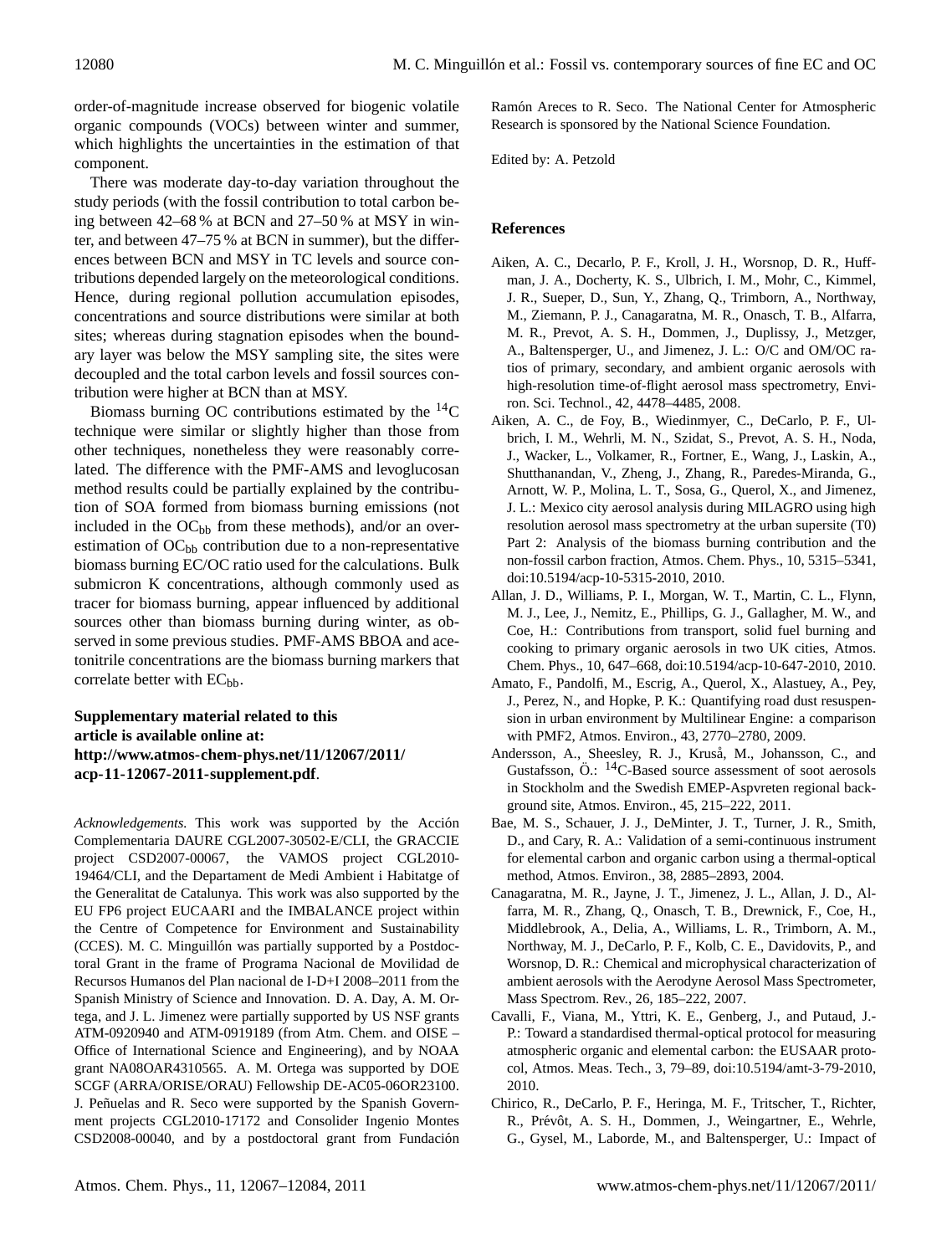aftertreatment devices on primary emissions and secondary organic aerosol formation potential from in-use diesel vehicles: results from smog chamber experiments, Atmos. Chem. Phys., 10, 11545–11563, [doi:10.5194/acp-10-11545-2010,](http://dx.doi.org/10.5194/acp-10-11545-2010) 2010.

- Chow, J. C., Watson, J. G., Lowenthal, D. H., Chen, L. W. A., and Motallebi, N.: Black and organic carbon emission inventories: Review and application to California, J. Air Waste Manage., 60, 497–507, 2010.
- Cubison, M. J., Ortega, A. M., Hayes, P. L., Farmer, D. K., Day, D., Lechner, M. J., Brune, W. H., Apel, E., Diskin, G. S., Fisher, J. A., Fuelberg, H. E., Hecobian, A., Knapp, D. J., Mikoviny, T., Riemer, D., Sachse, G. W., Sessions, W., Weber, R. J., Weinheimer, A. J., Wisthaler, A., and Jimenez, J. L.: Effects of aging on organic aerosol from open biomass burning smoke in aircraft and lab studies, Atmos. Chem. Phys. Discuss., 11, 12103–12140, [doi:10.5194/acpd-11-12103-2011,](http://dx.doi.org/10.5194/acpd-11-12103-2011) 2011.
- Currie, L. A.: Evolution and multidisciplinary frontiers of  ${}^{14}$ C aerosol science, Radiocarbon, 42, 115–126, 2000.
- DeCarlo, P. F., Kimmel, J. R., Trimborn, A., Northway, M. J., Jayne, J. T., Aiken, A. C., Gonin, M., Fuhrer, K., Horvath, T., Docherty, K. S., Worsnop, D. R., and Jimenez, J. L.: Field-deployable, High-Resolution, Time-of-Flight Aerosol Mass Spectrometer, Anal. Chem., 78, 8281–8289, 2006.
- DeCarlo, P. F., Ulbrich, I. M., Crounse, J., de Foy, B., Dunlea, E. J., Aiken, A. C., Knapp, D., Weinheimer, A. J., Campos, T., Wennberg, P. O., and Jimenez, J. L.: Investigation of the sources and processing of organic aerosol over the Central Mexican Plateau from aircraft measurements during MILAGRO, Atmos. Chem. Phys., 10, 5257–5280, [doi:10.5194/acp-10-5257-](http://dx.doi.org/10.5194/acp-10-5257-2010) [2010,](http://dx.doi.org/10.5194/acp-10-5257-2010) 2010.
- Dunlea, E. J., Herndon, S. C., Nelson, D. D., Volkamer, R. M., San Martini, F., Sheehy, P. M., Zahniser, M. S., Shorter, J. H., Wormhoudt, J. C., Lamb, B. K., Allwine, E. J., Gaffney, J. S., Marley, N. A., Grutter, M., Marquez, C., Blanco, S., Cardenas, B., Retama, A., Ramos Villegas, C. R., Kolb, C. E., Molina, L. T., and Molina, M. J.: Evaluation of nitrogen dioxide chemiluminescence monitors in a polluted urban environment, Atmos. Chem. Phys., 7, 2691–2704, [doi:10.5194/acp-7-2691-2007,](http://dx.doi.org/10.5194/acp-7-2691-2007) 2007.
- Fine, P. M., Cass, G. R., and Simoneit, B. R. T.: Chemical characterization of fine particle emissions from the fireplace combustion of wood types grown in the Midwestern and Western United States, Environ. Eng. Sci., 21, 387–409, 2004.
- Forster, P., Ramaswamy, V., Artaxo, P., Berntsen, T., Betts, R., Fahey, D. W., Haywood, J., Lean, J., Lowe, D. C., Myhre, G., Nganga, J., Prinn, R., Raga, G., Schulz, M., and Van Dorland, R.: Changes in Atmospheric Constituents and in Radiative Forcing, in: Climate Change 2007: The Physical Science Basis, Contribution of Working Group I to the Fourth Assessment Report of the Intergovernmental Panel on Climate Change, edited by: Solomon, S., Qin, D., Manning, M., Chen, Z., Marquis, M., Averyt, K. B., Tignor, M., Miller, H. L., Cambridge University Press, Cambridge, United Kingdom and New York, NY, USA, 2007.
- Gelencsér, A., May, B., Simpson, D., Sánchez-Ochoa, A., Kasper-Giebl, A., Puxbaum, H., Caseiro, A., Pio, C., and Legrand, M.: Source apportionment of PM2.5 organic aerosol over Europe: Primary/secondary, natural/anthropogenic, and fossil/biogenic origin, J. Geophys. Res., 112, D23S04, [doi:10.1029/2006JD008094,](http://dx.doi.org/10.1029/2006JD008094) 2007.
- Gerde, P., Muggenburg, B. A., and Dahl, A. R.: The rapid alveolar absorption of diesel soot-adsorbed benzo[a]pyrene: bioavalaibility, metabolism and dosimetry of an inhaled particle-borne carcinogen, Carcinogenesis, 22, 741–749, 2001.
- Gilardoni, S., Vignati, E., Cavalli, F., Putaud, J. P., Larsen, B. R., Karl, M., Stenström, K., Genberg, J., Henne, S., and Dentener, F.: Better constraints on sources of carbonaceous aerosols using a combined  ${}^{14}C$  - macro tracer analysis in a European rural background site, Atmos. Chem. Phys., 11, 5685–5700, [doi:10.5194/acp-11-5685-2011,](http://dx.doi.org/10.5194/acp-11-5685-2011) 2011.
- Gonçalves, C., Alves, C., Evtyugina, M., Mirante, F., Pio, C., Caseiro, A., Schmidl, C., Bauer, H., and Carvalho, F.: Characterisation of PM10 emissions from woodstove combustion of common woods grown in Portugal, Atmos. Environ., 44, 4474–4480, 2010.
- Grantz, D. A., Garner, J. H. B., and Johnson, D. W.: Ecological effects of particulate matter, Environ. Int., 29, 213–239, 2003.
- Graus, M., Müller, M., and Hansel, A.: High Resolution PTR-TOF: Quantification and formula confirmation of VOC in real time, J. Am. Soc. Mass Spectrom., 21, 1037–1044, 2010.
- Grieshop, A. P., Logue, J. M., Donahue, N. M., and Robinson, A. L.: Laboratory investigation of photochemical oxidation of organic aerosol from wood fires 1: measurement and simulation of organic aerosol evolution, Atmos. Chem. Phys., 9, 1263–1277, [doi:10.5194/acp-9-1263-2009,](http://dx.doi.org/10.5194/acp-9-1263-2009) 2009.
- Gustafsson, Ö, Haghseta, F., Chan, C., MacFarlane, J., and Gschwend, P. M.: Quantification of the dilute sedimentary soot phase: implications for PAH speciation and bioavailability, Env. Sci. Technol., 31, 203–209, 1997.
- Gustafsson, O, Bucheli, T. D., Kukulska, Z., Andersson, M., ¨ Largeu, C., Rouzaud, J. N., Reddy, C. M., and Eglinton, T. I.: Evaluation of a protocol for the quantification of black carbon in sediments, Glob. Biogeochem. Cycles, 15, 881–890, 2001.
- Gustafsson, Ö., Kruså, M., Zencak, Z., Sheesley, R. J., Granat, L., Engström, E., Praveen, P. S., Rao, P. S. P., Leck, L., and Rodhe, H.: Brown clouds over South Asia: Biomass or fossil fuel combustion?, Science, 323, 495–498, 2009.
- Handa, D., Nakajima, H., Arakaki, T., Kumata, H., Shibata, Y., and Uchida, M.: Radiocarbon analysis of BC and OC in PM10 aerosols at Cape Hedo, Okinawa, Japan, during long-range transport events from East Asian countries, Nucl. Instrum. Meth. B, 268, 1125–1128, 2010.
- Hennigan, C. J., Sullivan, A. P., Collett Jr., J. L., and Robinson, A. L.: Levoglucosan stability in biomass burning particles exposed to hydroxyl radicals, Geophys. Res. Lett., 37, L09806, [doi:10.1029/2010GL043088,](http://dx.doi.org/10.1029/2010GL043088) 2010.
- Hildemann, L. M., Markowski, G. R., and Cass, G. R.: Chemical composition of emissions from urban sources of fine organic aerosol, Environ. Sci. Technol., 25, 744–759, 1991.
- Hildemann, L. M., Klinedinst, D. B., Klouda, G. A., Currle, L. A., and Cass G. R.: Sources of urban contemporary carbon aerosol, Environ. Sci. Technol., 28, 1565–1576, 1994.
- Highwood, E. J. and Kinnersley, R. P.: When smoke gets in our eyes: The multiple impacts of atmospheric black carbon on climate, air quality and health, Environ. Int., 32, 560–566, 2006.
- Hodzic, A., Jimenez, J. L., Prévôt, A. S. H., Szidat, S., Fast, J. D., and Madronich, S.: Can 3-D models explain the observed fractions of fossil and non-fossil carbon in and near Mexico City?, Atmos. Chem. Phys., 10, 10997–11016, [doi:10.5194/acp-](http://dx.doi.org/10.5194/acp-10-10997-2010)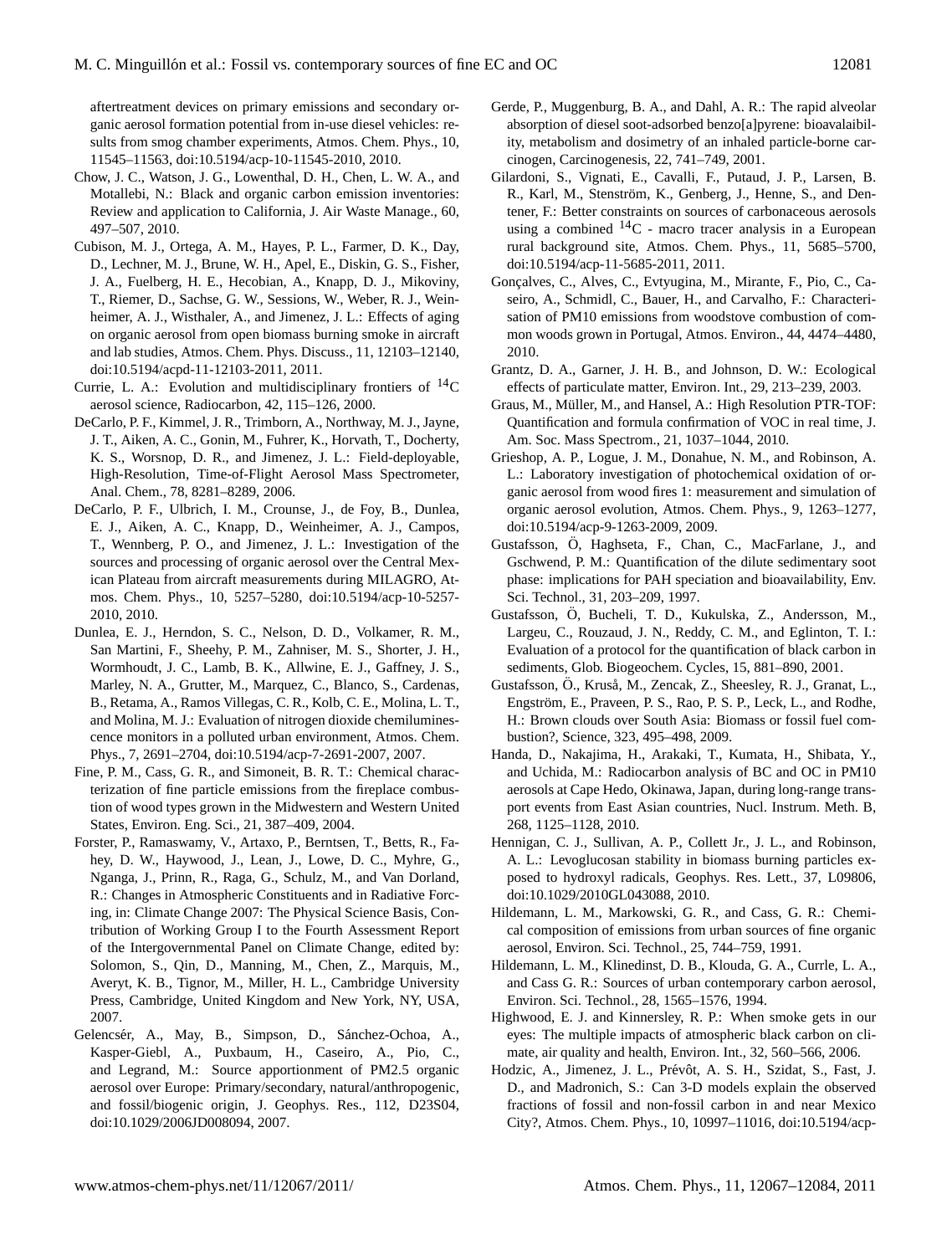[10-10997-2010,](http://dx.doi.org/10.5194/acp-10-10997-2010) 2010.

- Huang, X.-F., He, L.-Y., Hu, M., Canagaratna, M. R., Sun, Y., Zhang, Q., Zhu, T., Xue, L., Zeng, L.-W., Liu, X.-G., Zhang, Y.-H., Jayne, J. T., Ng, N. L., and Worsnop, D. R.: Highly time-resolved chemical characterization of atmospheric submicron particles during 2008 Beijing Olympic Games using an Aerodyne High-Resolution Aerosol Mass Spectrometer, Atmos. Chem. Phys., 10, 8933–8945, [doi:10.5194/acp-10-8933-2010,](http://dx.doi.org/10.5194/acp-10-8933-2010) 2010.
- INE (Instituto Nacional de Estadistica, Spanish National Institute of Statistics), Censos de Poblacion y Viviendas 2001, Resultados ´ definitivos, 2001.
- Jimenez, J. L., Canagaratna, M. R., Donahue, N. M., Prevot, A. S. H., Zhang, Q., Kroll, J. H., DeCarlo, P. F., Allan, J. D., Coe, H., Ng, N. L., Aiken, A. C., Docherty, K. S., Ulbrich, I. M., Grieshop, A. P., Robinson, A. L., Duplissy, J., Smith, J. D., Wilson, K. R., Lanz, V. A., Hueglin, C., Sun, Y. L., Tian, J., Laaksonen, A., Raatikainen, T., Rautiainen, J., Vaattovaara, P., Ehn, M., Kulmala, M., Tomlinson, J. M., Collins, D. R., Cubison, M. J., Dunlea, E. J., Huffman, J. A., Onasch, T. B., Alfarra, M. R., Williams, P., Bower, K., Kondo, Y., Schneider, J., Drewnick, F., Borrmann, S., Weimer, S., Demerjian, K., Salcedo, D., Cottrell, L., Griffin, R., Takami, A., Miyoshi, T., Hatakeyama, S., Shimono, A., Sun, J. Y., Zhang, Y. M., Dzepina, K., Kimmel, J. R., Sueper, D., Jayne, J. T., Herndon, S. C., Trimborn, A. M., Williams, L. R., Wood, E. C., Middlebrook, A. M. , Kolb, C. E., Baltensperger, U., and Worsnop, D. R.: Evolution of organic aerosols in the atmosphere, Science, 326, 1525–1529, 2009.
- Jorba, O., Pandolfi, M., Spada, M., Baldasano, J. M., Pey, J., Alastuey, A., Arnold, D., Sicard, M., Artiñano, B., Revuelta, M. A., and Querol, X.: The DAURE field campaign: meteorological overview, Atmos. Chem. Phys. Discuss., 11, 4953–5001, [doi:10.5194/acpd-11-4953-2011,](http://dx.doi.org/10.5194/acpd-11-4953-2011) 2011.
- Krzyzanowski, M. and Cohen, A.: Update of WHO air quality guidelines, Air Qual. Atmos. Health, 1, 7–13, 2008.
- Lanz, V. A., Alfarra, M. R., Baltensperger, U., Buchmann, B., Hueglin, C., and Prévôt, A. S. H.: Source apportionment of submicron organic aerosols at an urban site by factor analytical modelling of aerosol mass spectra, Atmos. Chem. Phys., 7, 1503–1522, [doi:10.5194/acp-7-1503-2007,](http://dx.doi.org/10.5194/acp-7-1503-2007) 2007.
- Lavanchy, V. M. H., Gäggeler, H. W., Nyeki, S., and Baltensperger, U.: Elemental carbon (EC) and black carbon (BC) measurements with a thermal method and an aethalometer at the high-alpine research station Jungfraujoch, Atmos. Environ., 33, 2759–2769, 1999.
- Lee, D. S. and Pacyna, J. M.: An industrial emissions inventory of calcium for Europe, Atmos. Environ., 33, 1687–1697, 1999.
- Levin, I., Naegler, T., Kromer, B., Diehl, M., Francey, R. J., Gomez-Pelaez, A. J., Steele, L. P., Wagenbach, D., Weller, R., and Worthy, D. E.: Observations and modelling of the global distribution and long-term trend of atmospheric  ${}^{14}CO_2$ , Tellus B, 62, 26–46, 2010.
- Li, N., Sioutas, C., Cho, A., Schmitz, D., Misra, C., Sempf, J., Wang, M. Y., Oberley, T., Froines, J., and Nel, A.: Ultrafine particulate pollutants induce oxidative stress and mitocondrial damage, Environ. Health Perspec., 111, 455–460, 2003.
- Lindinger, W., Hansel, A., and Jordan, A.: On-line monitoring of volatile organic compounds at pptv levels by means of protontransfer-reaction mass spectrometry (PTR-MS) – Medical appli-

cations, food control and environmental research, Int. J. Mass Spectrom., 173, 191–241, 1998.

- Martin, S. T., Andreae, M. O., Althausen, D., Artaxo, P., Baars, H., Borrmann, S., Chen, Q., Farmer, D. K., Guenther, A., Gunthe, S. S., Jimenez, J. L., Karl, T., Longo, K., Manzi, A., Müller, T., Pauliquevis, T., Petters, M. D., Prenni, A. J., Pöschl, U., Rizzo, L. V., Schneider, J., Smith, J. N., Swietlicki, E., Tota, J., Wang, J., Wiedensohler, A., and Zorn, S. R.: An overview of the Amazonian Aerosol Characterization Experiment 2008 (AMAZE-08), Atmos. Chem. Phys., 10, 11415–11438, [doi:10.5194/acp-10-](http://dx.doi.org/10.5194/acp-10-11415-2010) [11415-2010,](http://dx.doi.org/10.5194/acp-10-11415-2010) 2010.
- Matson, P., Lohse, K. A., and Hall, S. J.: The globalization of nitrogen deposition: Consequences for terrestrial ecosystems, Ambio, 31, 113–119, 2002.
- Mauderly, J. L. and Chow, J. C.: Health effects of organic aerosols, Inhal. Toxicol., 20, 257–288, 2008.
- Millán, M. M., Salvador, R., Mantilla, E., and Kallos, G.: Photooxidant dynamics in the Mediterranean basin in summer: Results from European research projects, J. Geophys. Res., 102, 8811– 8823, [doi:10.1029/96JD03610,](http://dx.doi.org/10.1029/96JD03610) 1997.
- Mohn, J., Szidat, S., Fellner, J., Rechberger, H., Quartier, R., Buchmann, B., and Emmenegger, L.: Determination of biogenic and fossil  $CO<sub>2</sub>$  emitted by waste incineration based on  ${}^{14}CO<sub>2</sub>$  and mass balances, Bioresource Technol., 99, 6471–6479, 2008.
- Mohr, C., DeCarlo, P. F., Heringa, M. F., Chirico, R., Slowik, J. G., Richter, R., Reche, C., Alastuey, A., Querol, X., Seco, R., Peñuelas, J., Jiménez, J. L., Crippa, M., Zimmermann, R., Baltensperger, U., and Prévôt, A. S. H.: Identification and quantification of organic aerosol from cooking and other sources in Barcelona using aerosol mass spectrometer data, Atmos. Chem. Phys. Discuss., 11, 27383–27420, [doi:10.5194/acpd-11-27383-](http://dx.doi.org/10.5194/acpd-11-27383-2011) [2011,](http://dx.doi.org/10.5194/acpd-11-27383-2011) 2011.
- Müller, M., Graus, M., Ruuskanen, T. M., Schnitzhofer, R., Bamberger, I., Kaser, L., Titzmann, T., Hörtnagl, L., Wohlfahrt, G., Karl, T., and Hansel, A.: First eddy covariance flux measurements by PTR-TOF, Atmos. Meas. Tech., 3, 387-395, [doi:10.5194/amt-3-387-2010,](http://dx.doi.org/10.5194/amt-3-387-2010) 2010.
- Murphy, D. M., Cziczo, D. J., Froyd, K. D., Hudson, P. K., Matthew, B. M., Middlebrook, A. M., Peltier, R. E., Sullivan, A., Thomson, D. S., and Weber, R. J.: Single particle mass spectrometry of tropospheric aerosol particles, J. Geophys. Res., 111, D23S32, [doi:10.1029/2006JD007340,](http://dx.doi.org/10.1029/2006JD007340) 2006.
- Nel A.: Air pollution-related illness: Effects of particles, Science, 308, 804–806, 2005.
- Oja, V. and Suuberg, E. M.: Vapor pressures and enthalpies of sublimation of D-glucose, D-xylose, cellobiose, and levoglucosan, J. Chem. Eng. Data, 44, 26–29, 1999.
- Paatero, P.: The Multilinear Engine a table-driven least squares program for solving multilinear problems, including the n-way parallel factor analysis model, J. Comput. Graph. Stat., 8, 854– 888, 1999.
- Pandolfi, M., Cusack, M., Alastuey, A., and Querol, X.: Variability of aerosol optical properties in the Western Mediterranean Basin, Atmos. Chem. Phys., 11, 8189–8203, [doi:10.5194/acp-11-8189-](http://dx.doi.org/10.5194/acp-11-8189-2011) [2011,](http://dx.doi.org/10.5194/acp-11-8189-2011) 2011a.
- Pandolfi, M., Querol, X., Alastuey, A., Jimenez, J., Jorba, O., Stohl, A., Comerón, A., Sicard, M., Pey, J, vanDrooge, B., and the DAURE team: Source and origin of PM in the Western Mediterranean Basin: An Overview of the DAURE campaign, in prepa-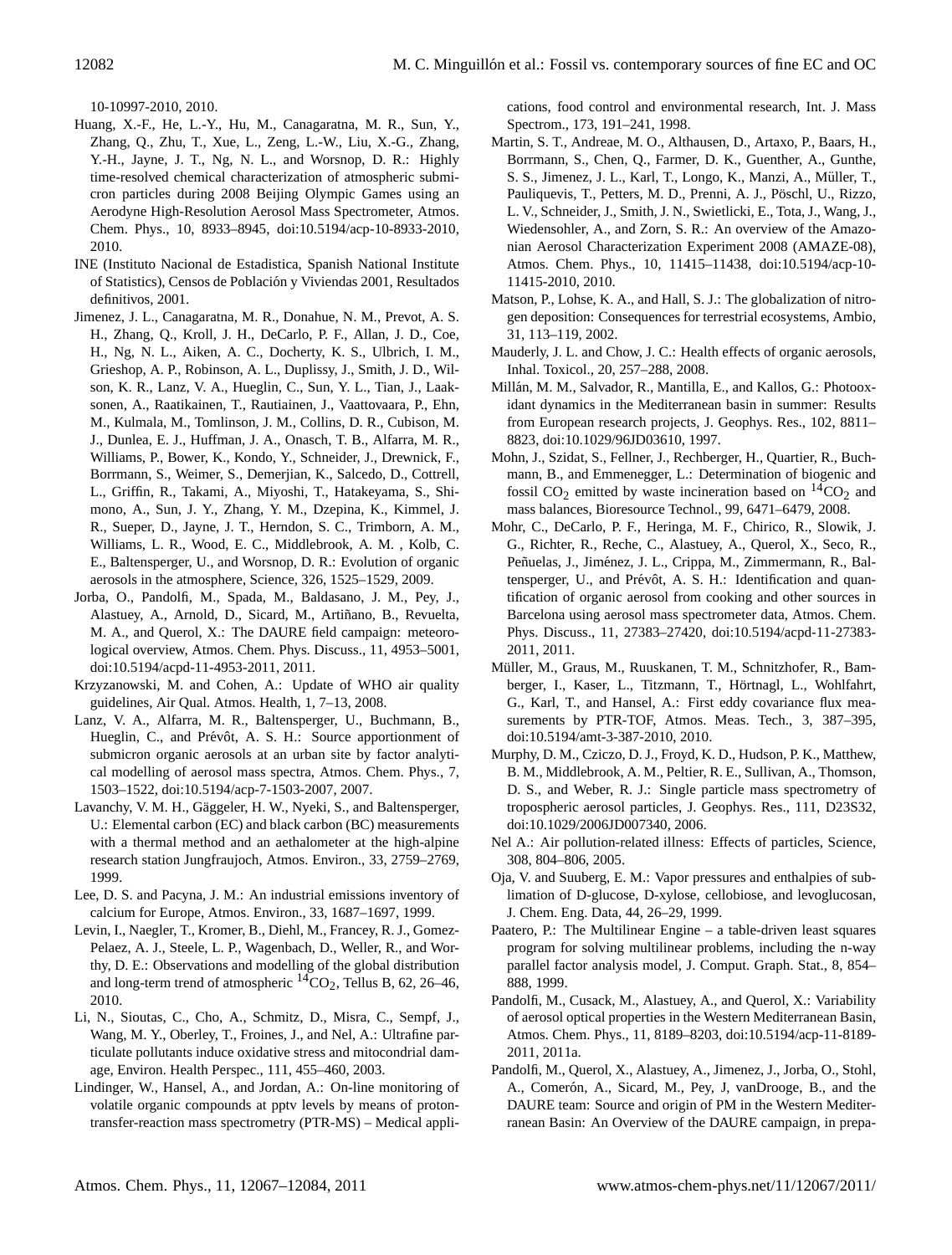ration, Atmos. Chem. Phys. Discuss., in prep., 2011b.

- Pérez, N., Pey, J., Castillo, S., Viana, M., Alastuey, A., and Querol, X.: Interpretation of the variability of levels of regional background aerosols in the Western Mediterranean, Sci. Total Environ., 407, 527–540, 2008a.
- Pérez, N., Pey, J., Querol, X., Alastuey, A., López, J. M., and Viana, M.: Partitioning of major and trace components in PM10– PM2.5–PM1 at an urban site in Southern Europe, Atmos. Environ., 42, 1677–1691, 2008b.
- Pérez, N., Pey, J., Cusack, M., Reche, C., Querol, X., Alastuey, A., and Viana, M.: Variability of particle number, black carbon and PM10, PM2.5 and PM1 levels and speciation: Influence of road traffic emissions on urban air quality, Aerosol Sci. Tech., 44, 487–499, 2010.
- Perron, N.: Radiocarbon-supported source apportionment of carbonaceous aerosols, PhD Thesis, University of Bern, Bern, 2010.
- Perron, N., Sandradewi, J., Alfarra, M. R., Lienemann, P., Gehrig, R., Kasper-Giebl, A., Lanz, V. A., Szidat, S., Ruff, M., Fahrni, S., Wacker, L., Baltensperger, U., and Prévôt, A. S. H.: Composition and sources of particulate matter in an industrialised Alpine valley, Atmos. Chem. Phys. Discuss., 10, 9391–9430, [doi:10.5194/acpd-10-9391-2010,](http://dx.doi.org/10.5194/acpd-10-9391-2010) 2010.
- Pey, J., Pérez, N., Castillo, S., Viana, M., Moreno, T., Pandolfi, M., López-Sebastián, J. M., Alastuey, A., and Querol., X.: Geochemistry of regional background aerosols in the Western Mediterranean, Atmos. Res., 94, 422–435, 2009.
- Pey, J., Pérez, N., Querol, X., Alastuey, A., Cusack, M., and Reche, C.: Intense winter atmospheric pollution episodes affecting the Western Mediterranean, Sci. Total Environ., 408, 1951–1959, 2010.
- Pope III, C. A. and Dockery, D. W.: Health effects of fine particulate air pollution: Lines that connect, J. Air Waste Manage., 56, 709– 742, 2006.
- Pöschl, U., Martin, S. T., Sinha, B., Chen, Q., Gunthe, S. S., Huffman, J. A., Borrmann, S., Farmer, D. K., Garland, R. M., Helas, G., Jimenez, J. L., King, S. M., Manzi, A., Mikhailov, E., Pauliquevis, T., Petters, M. D., Prenni, A. J., Roldin, P., Rose, D., Schneider, J., Su, H., Zorn, S. R., Artaxo, P., and Andreae, M. O.: Rainforest aerosols as biogenic nuclei of clouds and precipitation in the Amazon, Science, 329, 1513–1516, 2010.
- Querol, X., Alastuey, A., Rodríguez, S., Plana, F., Mantilla, E., and Ruiz, C. R.: Monitoring of PM10 and PM2.5 ambient air levels around primary particulate anthropogenic emission sources, Atmos. Environ., 35, 848–858, 2001.
- Reche, C., Querol, X., Alastuey, A., Viana, M., Pey, J., Moreno, T., Rodrguez, S., González, Y., Fernández-Camacho, R., de la Rosa, J., Dall'Osto, M., Prévôt, A. S. H., Hueglin, C., Harrison, R. M., and Quincey, P.: New considerations for PM, black carbon and particle number concentration for air quality monitoring across different European cities, Atmos. Chem. Phys., 11, 6207–6227, [doi:10.5194/acp-11-6207-2011,](http://dx.doi.org/10.5194/acp-11-6207-2011) 2011.
- Robinson, A. L., Donahue, N. M., Shrivastava, M. K., Weitkamp, E. A., Sage, A. M., Grieshop, A. P., Lane, T. E., Pierce, J. R., and Pandis, S. N.: Rethinking organic aerosols: Semivolatile emissions and photochemical aging, Science, 315, 1259–1262, 2007.
- Ruff, M., Wacker, L., Gäggeler, H. W., Suter, M., Synal, H. A., and Szidat, S.: A gas ion source for radiocarbon measurements at 200 kV, Radiocarbon, 49, 307–314, 2007.
- Ruff, M., Szidat, S., Gäggeler, H. W., Suter, M., Synal, H. A., and

Wacker, L.: Gaseous radiocarbon measurements of small samples, Nucl. Instrum. Meth. B, 268, 790–794, 2010.

- Saarnio, K., Aurela, M., Timonen, H., Saarikoski, S., Teinilä, K., Mäkelä, T., Sofiev, M., Koskinen, J., Aalto, P. P., Kulmala, M., Kukkonen, J., and Hillamo, R.: Chemical composition of fine particles in fresh smoke plumes from boreal wild-land fires in Europe, Sci. Total Environ., 408, 2527–2542, 2010.
- Schauer, J. J., Rogge, W. F., Hildemann, L. M., Mazurek, M. A., and Cass, G. R.: Source apportionment of airborne particulate matter using organic compounds as tracers, Atmos. Environ., 30, 3837–3855, 1996.
- Schauer, J. J., Kleeman, M. J., Cass, G. R., and Simoneit, B. R. T.: Measurement of emissions from air pollution sources, 1. C-1 through C-29 organic compounds from meat charbroiling, Environ. Sci. Technol., 33, 1566–1577, 1999.
- Schmidl, C., Marr, I. L., Caseiro, A., Kotianová, P., Berner, A., Bauer, H., Kasper-Giebl, A., and Puxbaum, H.: Chemical characterisation of fine particle emissions from wood stove combustion of common woods growing in mid-European Alpine regions, Atmos. Environ., 42, 126–141, 2008.
- Seco, R., Peñuelas, J., Filella, I., Llusià, J., Molowny-Horas, R., Schallhart, S., Metzger, A., Müller, M., and Hansel, A.: Contrasting winter and summer VOC mixing ratios at a forest site in the Western Mediterranean Basin: the effect of local biogenic emissions, Atmos. Chem. Phys. Discuss., 11, 20389–20431, [doi:10.5194/acpd-11-20389-2011,](http://dx.doi.org/10.5194/acpd-11-20389-2011) 2011.
- Sillanpää, M., Frey, A., Hillamo, R., Pennanen, A. S., and Salonen, R. O.: Organic, elemental and inorganic carbon in particulate matter of six urban environments in Europe, Atmos. Chem. Phys., 5, 2869–2879, [doi:10.5194/acp-5-2869-2005,](http://dx.doi.org/10.5194/acp-5-2869-2005) 2005.
- Simoneit, B. R. T., Schauer, J. J., Nolte, C. G., Oros, D. R., Elias, V. O., Fraser, M. P., Rogge, W. F., and Cass, G. R.: Levoglucosan, a tracer for cellulose in biomass burning and atmospheric particles, Atmos. Environ., 33, 173–182, 1999.
- Steinbacher, M., Zellweger, C., Schwarzenbach, B., Bugmann, S., Buchmann, S., Ordóñez, C., Prevot, A. S. H., and Hueglin, C.: Nitrogen oxide measurements at rural sites in Switzerland: Bias of conventional measurement techniques, J. Geophys. Res., 112, D11307, [doi:10.1029/2006JD007971,](http://dx.doi.org/10.1029/2006JD007971) 2007.
- Stuiver, M. and Polach, H. A.: Reporting of  ${}^{14}C$  Data Discussion, Radiocarbon, 19, 355–363, 1977.
- Sullivan, A. P., Holden, A. S., Patterson, L. A., McMeeking, G. R., Kreidenweis, S. M., Malm, W. C., Hao, W. M., Wold, C. E., and Collett, J. L.: A method for smoke marker measurements and its potential application for determining the contribution of biomass burning from wildfires and prescribed fires to ambient PM2.5 organic carbon, J. Geophys. Res.-Atmos., 113, D22302, [doi:10.1029/2008JD010216,](http://dx.doi.org/10.1029/2008JD010216) 2008.
- Sun, Y.-L., Zhang, Q., Schwab, J. J., Demerjian, K. L., Chen, W.- N., Bae, M.-S., Hung, H.-M., Hogrefe, O., Frank, B., Rattigan, O. V., and Lin, Y.-C.: Characterization of the sources and processes of organic and inorganic aerosols in New York city with a high-resolution time-of-flight aerosol mass apectrometer, Atmos. Chem. Phys., 11, 1581–1602, [doi:10.5194/acp-11-1581-](http://dx.doi.org/10.5194/acp-11-1581-2011) [2011,](http://dx.doi.org/10.5194/acp-11-1581-2011) 2011.
- Szidat, S.: Sources of Asian haze, Science, 323, 470–71, 2009.
- Szidat, S., Jenk, T. M., Gäggeler, H. W., Synal, H.-A., Fisseha, R., Baltensperger, U., Kalberer, M., Samburova, V., Wacker, L., Saurer, M., Schwikowski, M., and Hajdas, I.: Source apportion-